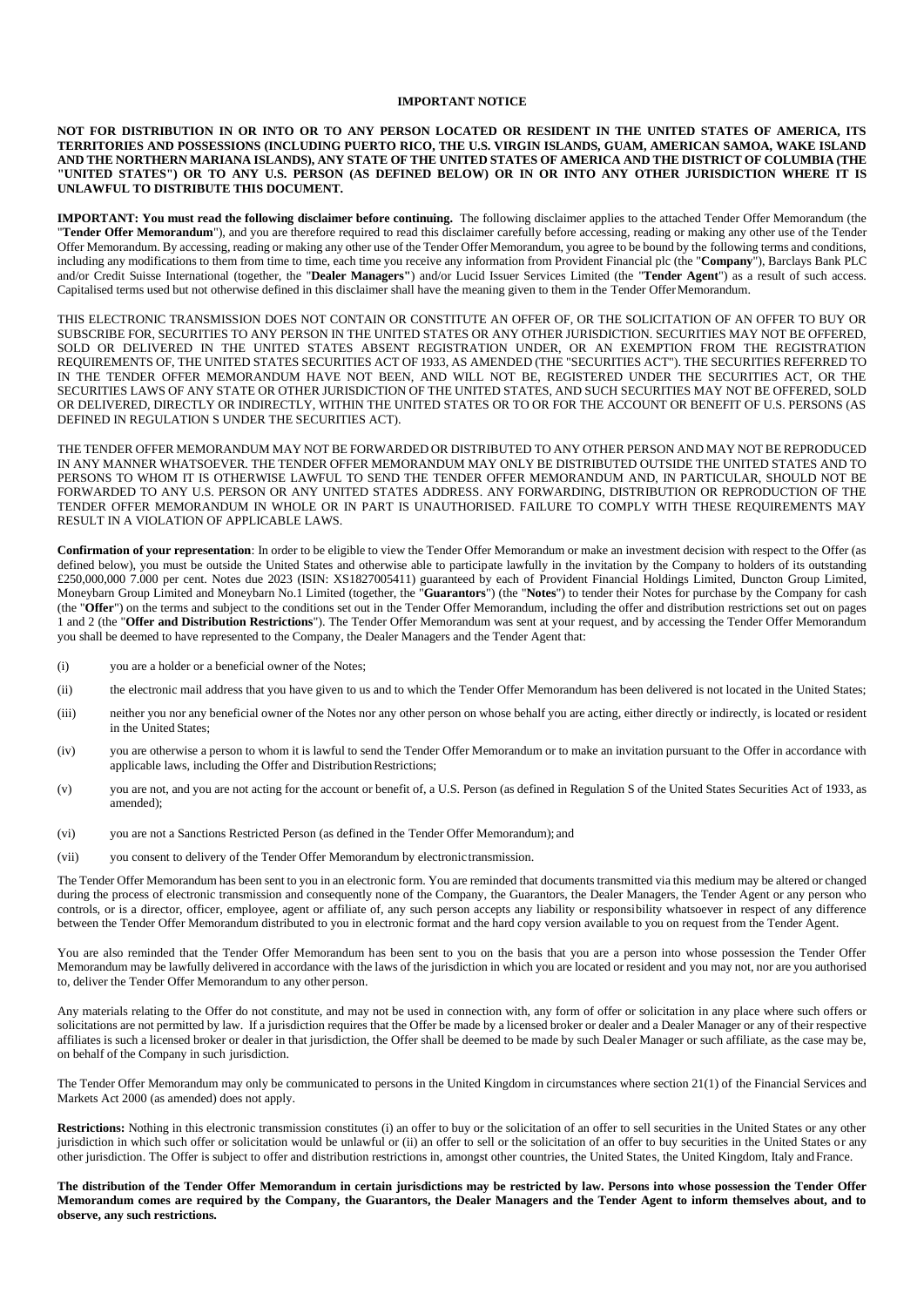**NOT FOR DISTRIBUTION IN OR INTO OR TO ANY PERSON LOCATED OR RESIDENT IN THE UNITED STATES OF AMERICA, ITS TERRITORIES AND POSSESSIONS (INCLUDING PUERTO RICO, THE U.S. VIRGIN ISLANDS, GUAM, AMERICAN SAMOA, WAKE ISLAND AND THE NORTHERN MARIANA ISLANDS), ANY STATE OF THE UNITED STATES OF AMERICA AND THE DISTRICT OF COLUMBIA (THE "UNITED STATES") OR TO ANY U.S. PERSON OR IN OR INTO ANY OTHER JURISDICTION WHERE IT IS UNLAWFUL TO DISTRIBUTE THIS DOCUMENT.**

*This Tender Offer Memorandum does not constitute an invitation to participate in the Offer in or from any jurisdiction in or from which, or to or from any person to or from whom, it is unlawful to make such offer under applicable securities laws or otherwise. The distribution of this document in certain jurisdictions (in particular, the United States, the United Kingdom, France and Italy) may be restricted by law. See "Offer and Distribution Restrictions" below. Persons into whose possession this document comes are required by the Dealer Managers, the Company, the Guarantors and the Tender Agent to inform themselves about, and to observe, any such restrictions. No action that would permit a public offer has been or will be taken in any jurisdiction by the Dealer Managers or by the Company or any Guarantor.*

**TENDER OFFER MEMORANDUM dated 29 September 2021.**

**THIS DOCUMENT IS IMPORTANT AND REQUIRES IMMEDIATE ATTENTION.**

Invitation by



# **PROVIDENT FINANCIAL PLC**

*(incorporated with limited liability in England and Wales under registration number 00668987)* (the "**Company**")

to the holders of its outstanding

### **£250,000,000 7.00 per cent. Notes due 2023 (the "Notes")**

**unconditionally and irrevocably guaranteed by Provident Financial Holdings Limited, Duncton Group Limited, Moneybarn Group Limited and Moneybarn No.1 Limited (together, the "Guarantors")** 

to tender such Notes for purchase by the Company for cash subject to satisfaction of the New Financing Condition (as defined below) and the other conditions described in this Tender Offer Memorandum

| <b>Description of</b><br>the Notes                  | <b>ISIN/Common Code</b>    | Outstanding<br><b>Principal Amount</b> | <b>Purchase Price</b> | <b>Maximum</b><br><b>Acceptance Amount</b>                                                                                              |
|-----------------------------------------------------|----------------------------|----------------------------------------|-----------------------|-----------------------------------------------------------------------------------------------------------------------------------------|
| £250,000,000<br>$7.001$ per cent. Notes<br>due 2023 | XS1827005411/<br>182700541 | £175,000,000                           | 105.50 per cent.      | An aggregate principal<br>amount of the Notes<br>equal to the aggregate<br>principal amount of<br>New Notes issued less<br>£100,000,000 |

**THE OFFER BEGINS ON THE DATE OF THIS TENDER OFFER MEMORANDUM AND WILL EXPIRE AT 4.00 P.M. (LONDON TIME) ON 5 OCTOBER 2021, UNLESS EXTENDED, RE- OPENED, AMENDED AND/OR TERMINATED AS PROVIDED IN THIS TENDER OFFER MEMORANDUM. TENDER INSTRUCTIONS, ONCE SUBMITTED, MAY, IN PRINCIPLE, NOT BE WITHDRAWN EXCEPT IN THE LIMITED CIRCUMSTANCES OUTLINED IN THIS TENDER OFFER MEMORANDUM UNDER THE HEADING "***EXTENSION, AMENDMENT AND TERMINATION***".**

**THE DEADLINES SET BY ANY INTERMEDIARY OR CLEARING SYSTEM WILL BE EARLIER THAN THIS DEADLINE.**

*Dealer Managers*

#### **BARCLAYS CREDIT SUISSE**

<sup>&</sup>lt;sup>1</sup> Following a step-up event, notice of which was provided to Holders on 20 March 2020, the initial rate of interest has been stepped-up by a margin of 1.250 per cent. per annum, applicable from 4 June 2020.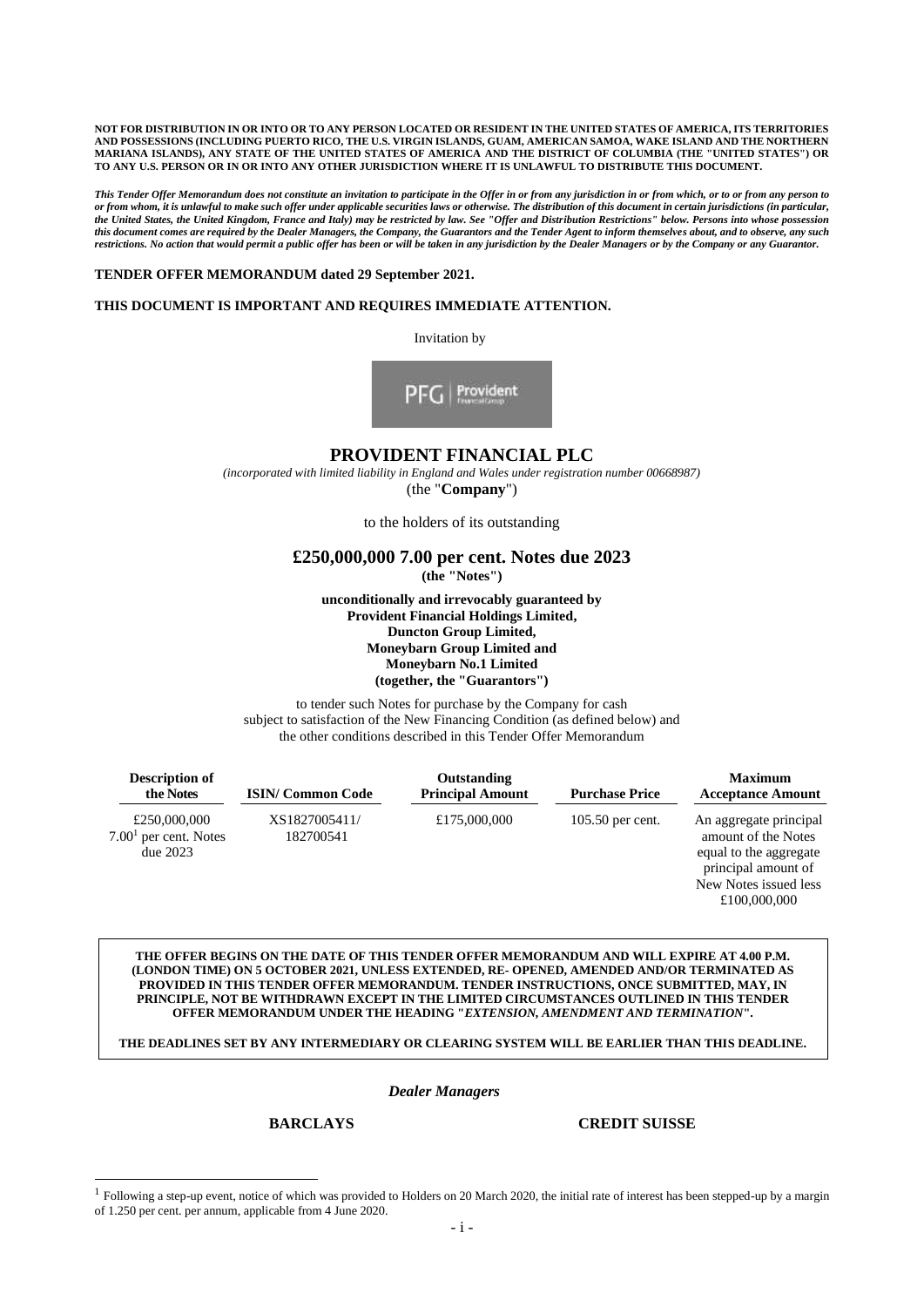#### **OVERVIEW OF THE OFFER**

**This Tender Offer Memorandum contains important information which should be read carefully before any decision is made with respect to the Offer. If any Holder (as defined below) is in any doubt as to the contents of this Tender Offer Memorandum or the action it should take, it is recommended to seek its own financial and legal advice, including in respect of any tax consequences, immediately from its broker, bank manager, solicitor, accountant or other independent financial, tax or legal adviser. Any individual or company whose Notes are held on its behalf by a broker, dealer, bank, custodian, trust company or other nominee must contact such entity if it wishes to tender such Notes pursuant to the Offer. The distribution of this document in certain jurisdictions may be restricted by law (see "***Offer and Distribution Restrictions***"). None of Barclays Bank PLC or Credit Suisse International (together, the "Dealer Managers"), Lucid Issuer Services Limited (the "Tender Agent"), the Company or any of the Guarantors makes any recommendation as to whether holders of Notes should tender their Notes pursuant to the Offer. None of the Company, any of the Guarantors, the Dealer Managers or the Tender Agent (or any of their respective directors, officers, employees, agents or affiliates) is providing Holders (as defined below) with any legal, financial, investment, business, tax or other advice in this Tender Offer Memorandum. Holders should consult with their own advisers as needed to assist them in making an investment decision and to advise them whether they are legally permitted to tender Notes for cash.**

The Company invites, subject to the offer restrictions referred to in "*Offer and Distribution Restrictions*", all holders of the Notes (the "**Holders**") to tender their Notes for purchase by the Company for cash (the "**Offer**"). The Offer is made on the terms and subject to the conditions set out in this Tender Offer Memorandum.

*Before making a decision whether to tender Notes pursuant to the Offer, Holders should carefully consider all of the information in this Tender Offer Memorandum and, in particular, the risk factors described in*  "*Risk Factors and Other Considerations*"*.*

Capitalised terms used in this Tender Offer Memorandum have the meaning given in "*Definitions*", and any other definitions of such terms are for ease of reference only and shall not affect their interpretation*.*

#### **Rationale for the Offer**

The purpose of the Offer is to proactively manage the Company's upcoming debt redemption, to extend its debt maturity profile and to further strengthen and diversify the capital base of the Company and its subsidiaries with the intended issue of New Notes.

The Notes purchased by the Company pursuant to the Offer are expected to be cancelled and will not be re-issued or re-sold.

#### **Purchase Price**

Subject to the satisfaction or waiver of the New Financing Condition (as described below), the Company will pay for Notes accepted by it for purchase pursuant to the Offer a cash purchase price equal to 105.50 per cent. of the principal amount of the Notes (the "**Purchase Price**").

#### **Accrued Interest**

The Company will also pay accrued interest from (and including) the last interest payment date to (but excluding) the Tender Offer Settlement Date in respect of Notes accepted by it for purchase pursuant to the Offer (the "**Accrued Interest**").

#### **Maximum Acceptance Amount**

The Company proposes to accept Notes for purchase up to a maximum aggregate principal amount of the Notes equal to the aggregate principal amount of New Notes issued less £100,000,000 (the "**Maximum Acceptance Amount**") (which is expected to be between £50,000,000 and £100,000,000 on the basis of the indicative New Notes issue size described below) on the terms and subject to the conditions contained in this Tender Offer Memorandum. The Company reserves the right, in its sole and absolute discretion, to purchase more than the Maximum Acceptance Amount, subject to applicable law.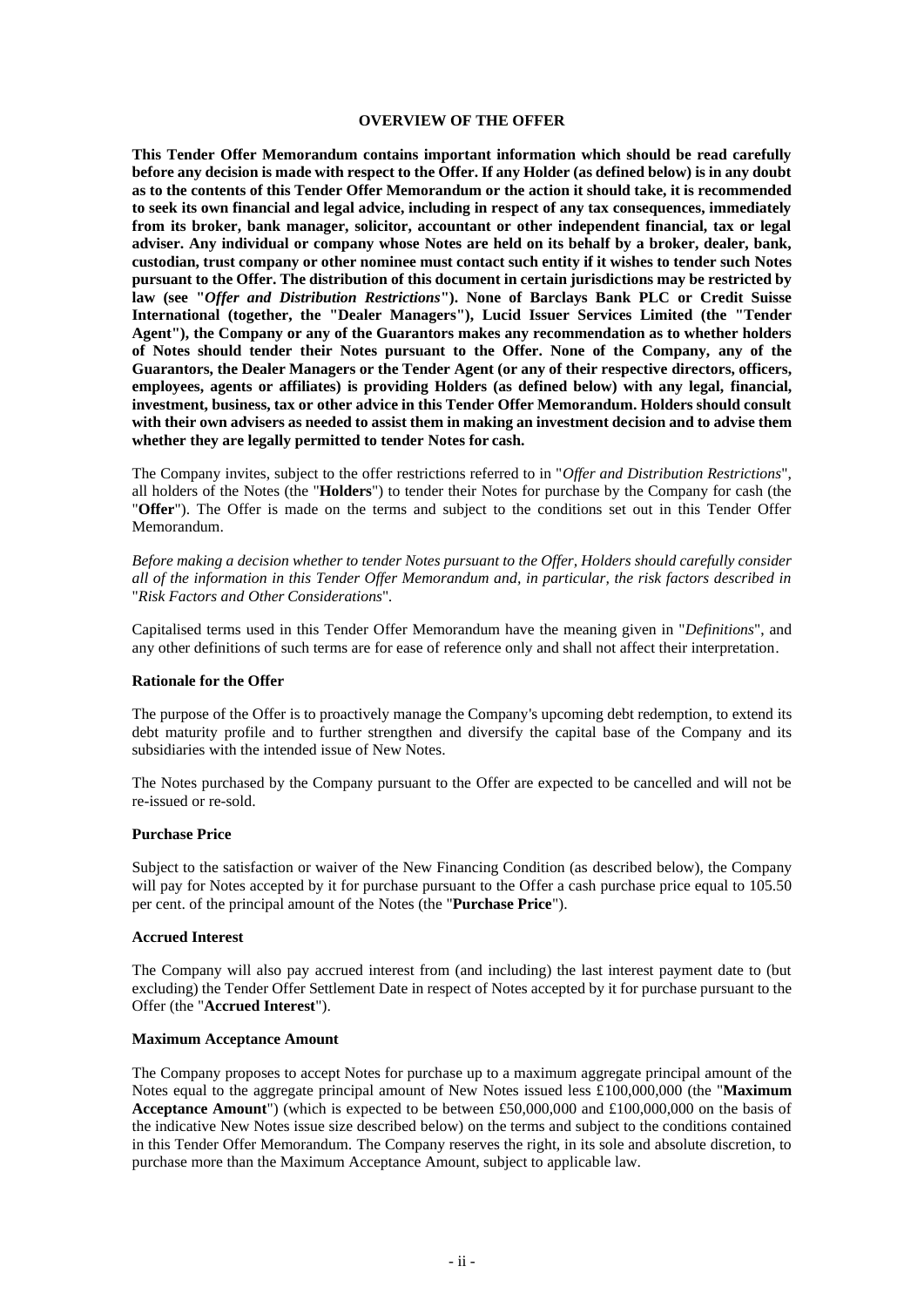In the event that Tender Instructions are received in respect of an aggregate principal amount of Notes which is greater than the Maximum Acceptance Amount, such Tender Instructions will be accepted on a pro rata basis.

# **New Financing Condition**

The Company announced on 29 September 2021 its intention to issue new sterling-denominated subordinated notes pursuant to its £2,000,000,000 Euro Medium Term Note Programme (the "**New Notes**") (which issuance is indicatively expected to be in aggregate principal amount between £150,000,000 and £200,000,000, subject to market conditions). Whether the Company will accept for purchase any Notes validly tendered in the Offer and complete the Offer is subject, without limitation, to the successful completion (in the sole determination of the Company) of the issue of the New Notes (the "**New Financing Condition**").

The Company is not under any obligation to accept for purchase any Notes tendered pursuant to the Offer. The acceptance for purchase by the Company of Notes tendered pursuant to the Offer is at the sole discretion of the Company and tenders may be rejected by the Company for any reason.

The Company reserves the right, in its sole discretion, at any time to waive any or all of the conditions of the Offer (including the New Financing Condition).

The Company reserves the right, in its sole discretion, to use some only (and not all of) the net proceeds of the issue of the New Notes to purchase Notes pursuant to the Offer and to apply the remainder of such net proceeds towards other corporate purposes.

### **Priority in allocation of New Notes**

A Holder that wishes to subscribe for New Notes in addition to tendering Notes for purchase pursuant to the Offer may receive priority (the "**New Issue Priority**") in the allocation of the New Notes, subject to the issue of the New Notes and such Holder making a separate application for the purchase of such New Notes to a Dealer Manager (in its capacity as a manager of the issue of the New Notes) in accordance with the standard new issue procedures of such manager. The aggregate principal amount of New Notes for which New Issue Priority will be given to such a Holder will be at the sole discretion of the Company and may be less than, equal to or greater than the aggregate principal amount of Notes validly tendered by such Holder in the Offer and accepted for purchase by the Company. Any New Issue Priority will also, among other factors, take into account the minimum denomination of the New Notes (being £100,000). The Company is not obliged to allocate the New Notes to an investor which has validly tendered or indicated a firm intention to tender the Notes pursuant to the Offer.

In the event that a Holder validly tenders Notes pursuant to the Offer, such Notes will remain subject to such tender and the conditions of the Offer as set out in this Tender Offer Memorandum irrespective of whether that Holder receives all, part or none of any allocation of New Notes for which it has applied. All allocations of the New Notes, while being considered by the Issuer as set out above, will be made in accordance with customary new issue allocation processes and procedures.

Any investment decision to purchase any New Notes should be made solely on the basis of the information contained in the Offering Circular (as completed by the final terms in relation to the New Notes), and no reliance is to be placed on any representations other than those contained in the Offering Circular (as completed by the final terms in relation to the New Notes). Subject to compliance with all applicable securities laws and regulations and distribution restrictions, the Offering Circular is available upon request from the Dealer Managers (each in its capacity as a joint lead manager of the issue of the New Notes). Once published, following pricing of the New Notes, the final terms in relation to the New Notes will be available at [www.londonstockexchange.com/news.](http://www.londonstockexchange.com/news)

All Tender Instructions or applications to purchase New Notes are subject to all applicable securities laws and regulations in force in any relevant jurisdiction (including the jurisdiction of the relevant Holder).

It is the sole responsibility of each Holder to satisfy itself that it is eligible to purchase the New Notes before registering its interest with, and making an application to, a Dealer Manager (in its capacity as a manager of the issue of the New Notes) for the purchase of the New Notes. Any failure to validly submit a Tender Instruction, or any failure of such Holder to make an application for the purchase of the New Notes in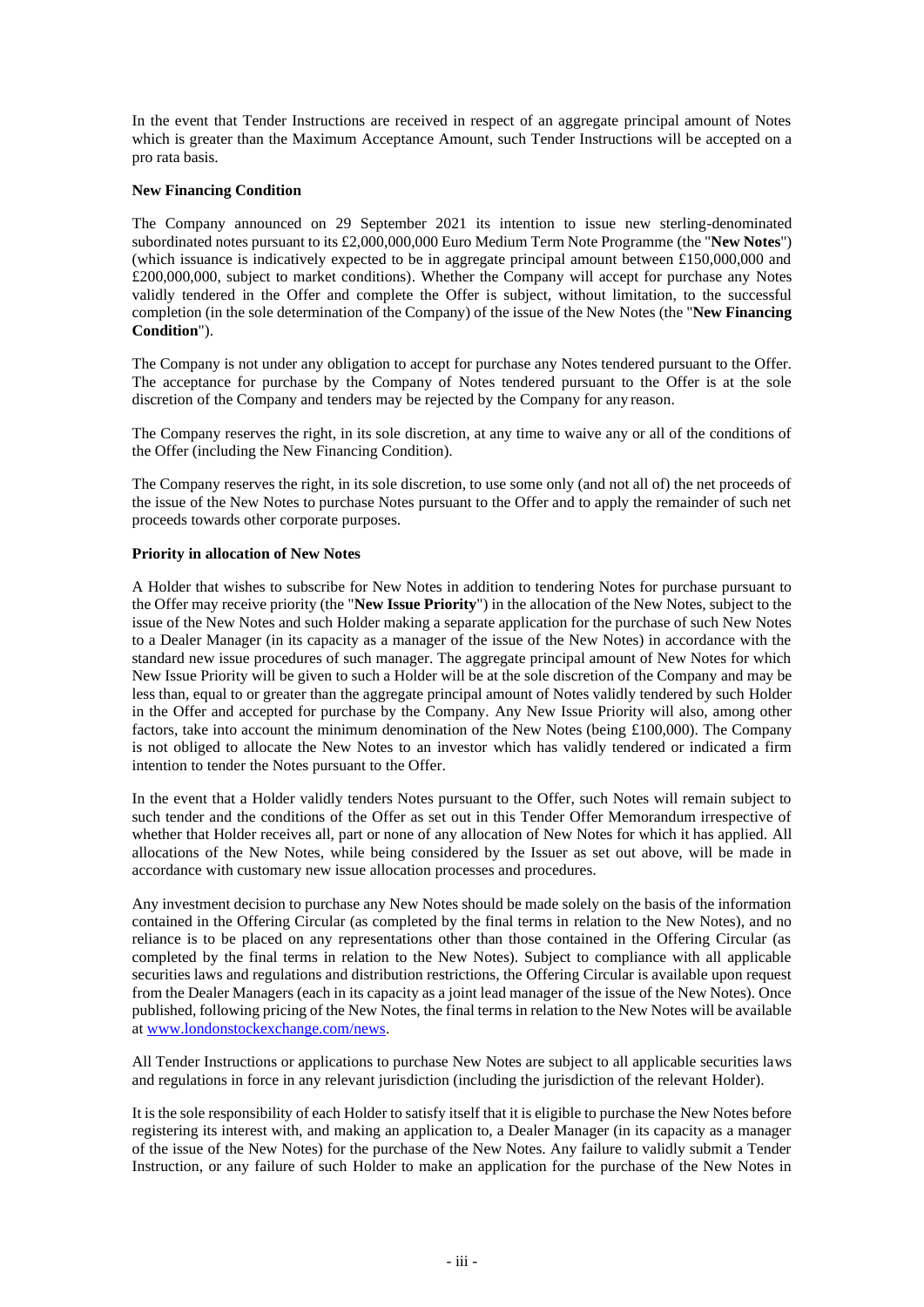accordance with the standard new issue procedures of the relevant manager of the issue of the New Notes, will result in no New Issue Priority being given in respect of such Tender Instruction.

*The New Notes are not being, and will not be, offered or sold in the United States. Nothing in this Tender Offer Memorandum constitutes an offer to sell or the solicitation of an offer to buy the New Notes in the United States or any other jurisdiction. Securities may not be offered, sold or delivered in the United States absent registration under, or an exemption from the registration requirements of the Securities Act. The New Notes have not been, and will not be, registered under the Securities Act or the securities laws of any state or other jurisdiction of the United States and may not be offered, sold or delivered, directly or indirectly, within the United States or to, or for the account or benefit of, U.S. Persons.*

*The target market for the New Notes is eligible counterparties, as defined in the FCA Handbook Conduct of Business Sourcebook (COBS), and professional clients, as defined in Regulation (EU) No 600/2014 as it forms part of domestic law by virtue of the EUWA.*

*The New Notes are not intended to be offered, sold or otherwise made available to and should not be offered, sold or otherwise made available to any retail investor in the European Economic Area. For these purposes, a retail investor means a person who is one (or more) of: (i) a retail client as defined in point (11) of Directive 2014/65/EU (as amended); or (ii) a customer within the meaning of Directive (EU) 2016/97, where that customer would not qualify as a professional client as defined in point (10) of Article 4(1) of Directive 2014/65/EU (as amended).*

*The New Notes are not intended to be offered, sold or otherwise made available to and should not be offered, sold or otherwise made available to any retail investor in the United Kingdom. For these purposes, a retail investor means a person who is one (or more) of: (i) a retail client as defined in point (8) of Article 2 of Regulation (EU) 2017/565 as it forms part of domestic law by virtue of the EUWA; or (ii) a customer within the meaning of the provisions of the Financial Services and Markets Act 2000 (as amended) and any rules or regulations made under such Act to implement Directive (EU) 2016/97, where that customer would not qualify as a professional client as defined in point (8) of Article 2(1) of Regulation (EU) No 600/2014 as it forms part of domestic law by virtue of the EUWA.*

*No action has been or will be taken in any jurisdiction in relation to the New Notes to permit a public offering of securities.*

# **Offer and Distribution Restrictions**

This Tender Offer Memorandum is not an offer to sell or a solicitation of an offer to buy the New Notes.

The Company is making the Offer only in those jurisdictions where it is legal to do so. See "*Offer and Distribution Restrictions*". This Tender Offer Memorandum does not constitute a "prospectus" for the purposes of Regulation (EU) 2017/1129 (as amended or superseded), including as it forms part of domestic law by virtue of the EUWA.

#### **Tender Instructions**

In order to participate in, and be eligible to receive the Purchase Price and the Accrued Interest pursuant to, the Offer, Holders must validly tender their Notes for purchase by delivering, or arranging to have delivered on their behalf, a valid Tender Instruction that is received by the Tender Agent by 4.00 p.m. (London time) on 5 October 2021 unless extended, re-opened, amended and/or terminated as provided in this Tender Offer Memorandum (the "**Expiration Deadline**"). See "*Procedures for Participating in the Offer*".

*Holders are advised to check with any bank, securities broker or other intermediary through which they hold Notes when such intermediary would need to receive instructions from a Holder in order for that Holder to be able to participate in, or (in the limited circumstances in which revocation is permitted) revoke their instruction to participate in, the Offer by the deadlines specified in this Tender Offer Memorandum. The deadlines set by any such intermediary and each Clearing System for the submission and revocation of Tender Instructions will be earlier than the relevant deadlines specified in this Tender OfferMemorandum.*

Tender Instructions will be irrevocable except in the limited circumstances described in "*Extension, Amendment and Termination*".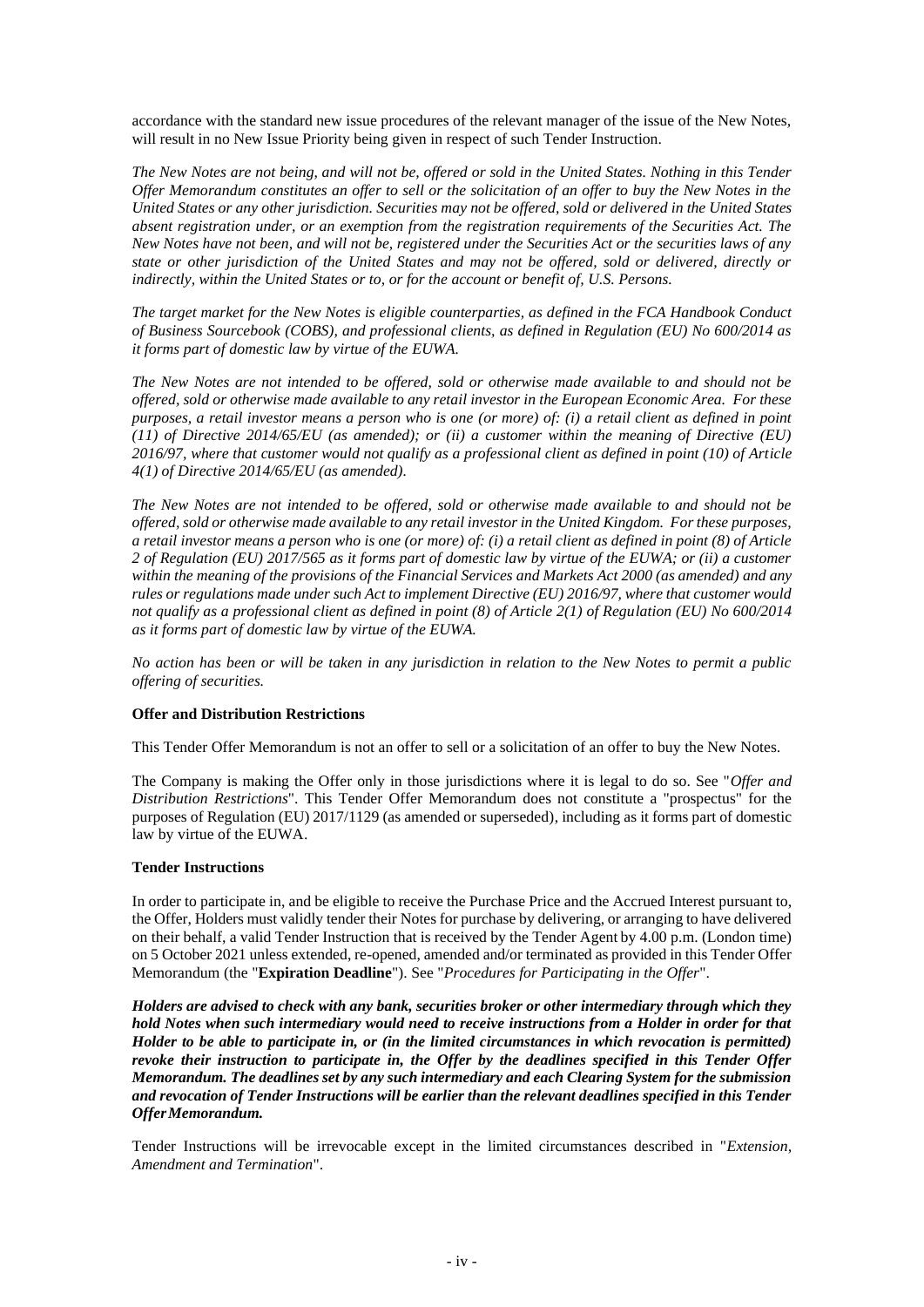Tender Instructions must be submitted in respect of a minimum principal amount of Notes of no less than  $£100,000$ , being the minimum denomination of the Notes, and may be submitted in integral multiples of £1,000 thereafter.

See "*Procedures for Participating in the Offer*" below for further information.

### **Announcement of Results**

The Company will announce its decision of whether to accept (subject to satisfaction or waiver of the New Financing Condition on or prior to the Tender Offer Settlement Date) valid tenders of Notes pursuant to the Offer and, if so accepted, the aggregate principal amount of the Notes accepted for purchase and any applicable pro-ration factor, as soon as reasonably practicable on the Business Day immediately following the Expiration Deadline.

See "*Further Information and Terms and Conditions – Announcements*" below for further information.

### **General**

The Offer will expire at the Expiration Deadline and the expected Tender Offer Settlement Date for the Offer is 13 October 2021.

The Company may, in its sole discretion, extend, re-open, amend, waive any condition of or terminate the Offer at any time (subject to applicable law and as provided in this Tender Offer Memorandum). Details of any such extension, re-opening, amendment, waiver or termination will be announced as provided in this Tender Offer Memorandum as soon as reasonably practicable after the relevant decision is made. See "*Extension, Amendment and Termination*" for further information.

For further information on the Offer and the further terms and conditions on which the Offer is made, Holders should refer to "*Further Information and Terms and Conditions*".

Questions and requests for assistance in connection with (i) the Offer may be directed to the Dealer Managers, and (ii) the delivery of Tender Instructions may be directed to the Tender Agent, the contact details for each of which are on the last page of this Tender Offer Memorandum.

Before making a decision with respect to the Offer, Holders should carefully consider all of the information in this Tender Offer Memorandum and, in particular, the risk factors described in the section entitled "*Risk Factors and Other Considerations*".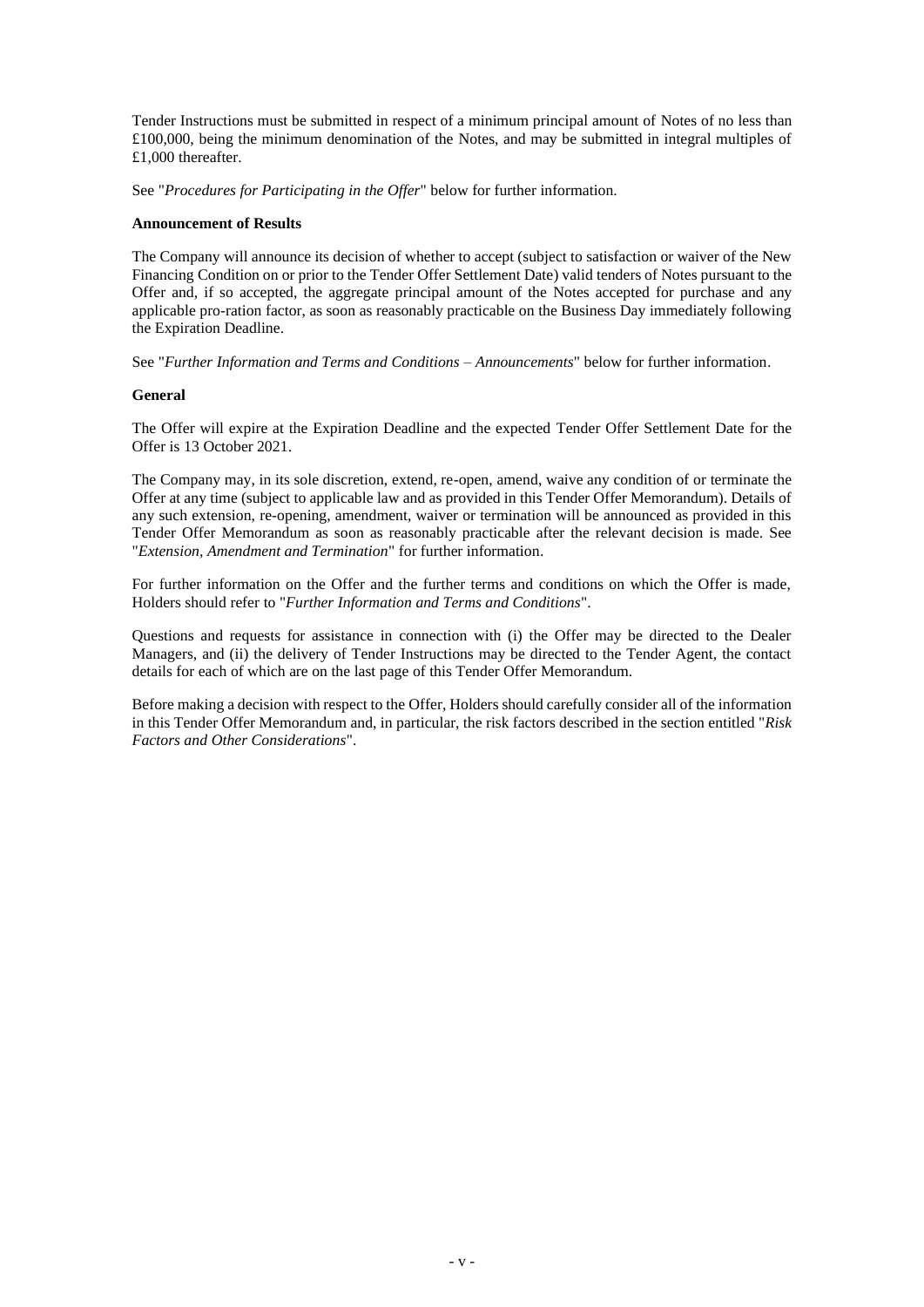# **CONTENTS**

# Page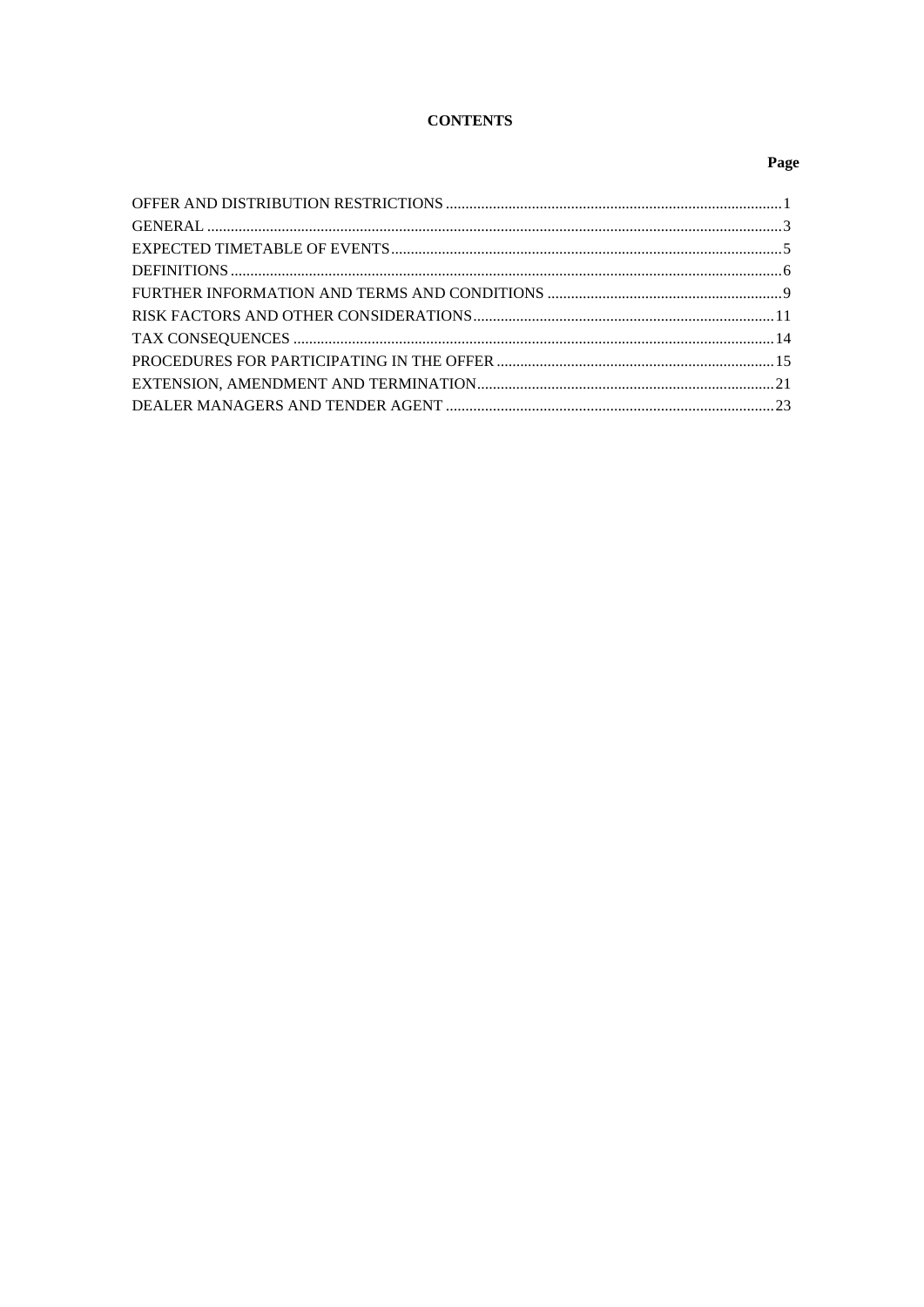### **OFFER AND DISTRIBUTION RESTRICTIONS**

*This Tender Offer Memorandum does not constitute an invitation to participate in the Offer in any jurisdiction in which, or to any person to or from whom, it is unlawful to make such invitation or for there to be such participation under applicable securities laws. The distribution of this Tender Offer Memorandum in certain jurisdictions may be restricted by law. Persons into whose possession this Tender Offer Memorandum comes are required by each of the Company, the Guarantors, the Dealer Managers and the Tender Agent to inform themselves about, and to observe, any such restrictions.*

#### **United States**

The Offer is not being made, and will not be made, directly or indirectly in or into, or by use of the mails of, or by any means or instrumentality of interstate or foreign commerce of, or of any facilities of a national securities exchange of, the United States or to any U.S. Person (as defined in Regulation S of the Securities Act (each a "**U.S. Person**")). This includes, but is not limited to, facsimile transmission, electronic mail, telex, telephone, the internet and other forms of electronic communication. The Notes may not be tendered in the Offer by any such use, means, instrumentality or facility from or within the United States or by persons located or resident in the United States. Accordingly, copies of this Tender Offer Memorandum and any other documents or materials relating to the Offer are not being, and must not be, directly or indirectly mailed or otherwise transmitted, distributed or forwarded (including, without limitation, by custodians, nominees or trustees) in or into the United States or to a U.S. Person and the Notes cannot be tendered in the Offer by any such use, means, instrumentality or facility or from or within or by persons located or resident in the United States or by any U.S. Persons. Any purported tender of Notes in the Offer resulting directly or indirectly from a violation of these restrictions will be invalid and any purported tender of Notes made by a person located in the United States, by a U.S. Person, by any person acting for the account or benefit of a U.S. Person or by any agent, fiduciary or other intermediary acting on a nondiscretionary basis for a principal giving instructions from within the United States will be invalid and will not be accepted.

This Tender Offer Memorandum is not an offer of securities for sale in the United States or to U.S. Persons. Securities may not be offered or sold in the United States absent registration under, or an exemption from the registration requirements of, the Securities Act. The New Notes have not been, and will not be, registered under the Securities Act or the securities laws of any state or other jurisdiction of the United States, and may not be offered, sold or delivered, directly or indirectly, in the United States or to, or for the account or benefit of, U.S. Persons.

Each Holder of Notes participating in the Offer will represent that it is not a U.S. Person, located in the United States and is not participating in the Offer from the United States, or it is acting on a nondiscretionary basis for a principal located outside the "**United States**" that is not giving an order to participate in the Offer from the United States and who is not a U.S. Person or acting for the account or benefit of a U.S. Person. For the purposes of this and the above two paragraphs, United States means the United States of America, its territories and possessions (including Puerto Rico, the U.S. Virgin Islands, Guam, American Samoa, Wake Island and the Northern Mariana Islands), any state of the United States of America and the District of Columbia.

#### **Italy**

None of the Offer, this Tender Offer Memorandum and any other documents or materials relating to the Offer has been or will be submitted to the clearance procedures of the *Commissione Nazionale per le Società e la Borsa* ("**CONSOB**").

The Offer is being carried out in the Republic of Italy ("**Italy**") as an exempted offer pursuant to article 101-bis, paragraph 3-bis of the Legislative Decree No. 58 of 24 February 1998, as amended (the "**Financial Services Act**") and article 35-bis, paragraph 4 of CONSOB Regulation No. 11971 of 14 May 1999.

Holders or beneficial owners of the Notes can tender some or all of their Notes pursuant to the Offer through authorised persons (such as investment firms, banks or financial intermediaries permitted to conduct such activities in Italy in accordance with the Financial Services Act, CONSOB Regulation No. 20307 of 15 February 2018, as amended from time to time, and Legislative Decree No. 385 of 1 September 1993, as amended) and in compliance with applicable laws and regulations or with requirements imposed by CONSOB or any other Italian authority.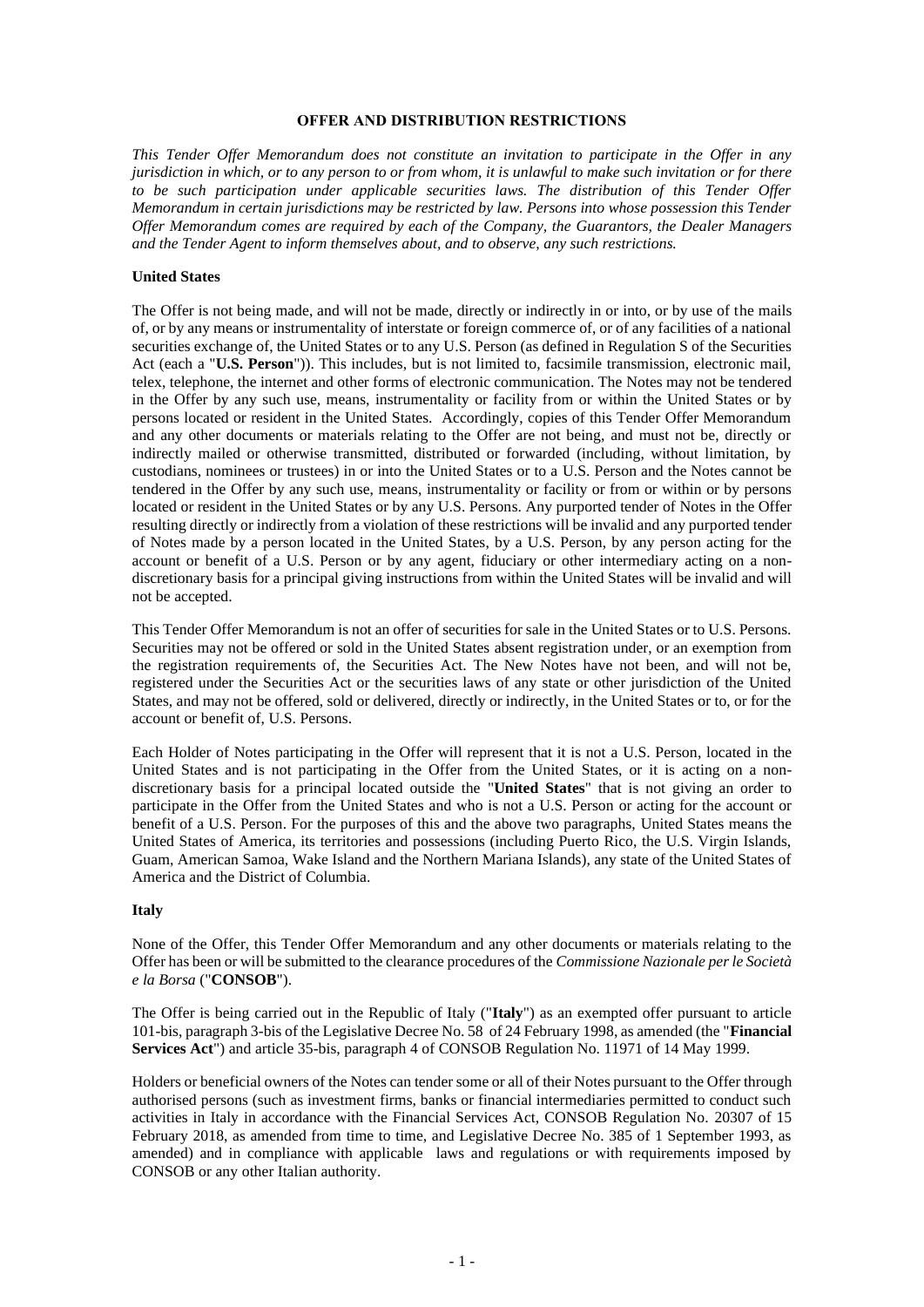Each intermediary must comply with the applicable laws and regulations concerning information duties vis-à-vis its clients in connection with the Notes and/or the Offer.

# **United Kingdom**

The communication of this Tender Offer Memorandum and any other documents or materials relating to the Offer is not being made, and such documents and/or materials have not been approved, by an authorised person for the purposes of section 21 of the Financial Services and Markets Act 2000 (as amended). Accordingly, such documents and/or materials are not being distributed to, and must not be passed on to, the general public in the United Kingdom. The communication of such documents and/or materials as a financial promotion is only being made to those persons in the United Kingdom falling within the definition of investment professionals (as defined in Article 19(5) of the Financial Services and Markets Act 2000 (Financial Promotion) Order 2005 (the "**Financial Promotion Order**")) or persons who are within Article 43 of the Financial Promotion Order or any other persons to whom it may otherwise lawfully be made under the Financial Promotion Order (together "**relevant persons**"). Any investment or investment activity to which this Tender Offer Memorandum relates is available only to, and will be engaged in only with, relevant persons (and is subject to the other restrictions referred to in the Financial Promotion Order).

### **France**

The Offer is not being made, directly or indirectly, in the Republic of France ("**France**") other than to qualified investors (*investisseurs qualifiés*) as defined in Article L.411-2 1° of the French *Code monétaire et financier*. Neither this Tender Offer Memorandum nor any other documents or materials relating to the Offer have been or shall be distributed in France other than to qualified investors (*investisseurs qualifiés*) and only qualified investors (*investisseurs qualifiés*) are eligible to participate in the Offer. This Tender Offer Memorandum and any other document or material relating to the Offer have not been and will not be submitted for clearance to nor approved by the *Autorité des Marchés Financiers*.

### **General**

Neither this Tender Offer Memorandum nor the electronic transmission thereof constitutes an offer to buy or the solicitation of an offer to sell Notes (and tenders of Notes in the Offer will not be accepted from Holders) in any circumstances in which such offer or solicitation is unlawful. In those jurisdictions where the securities, blue sky or other laws require the Offer to be made by a licensed broker or dealer and a Dealer Manager or any of their respective affiliates is such a licensed broker or dealer in any such jurisdiction, the Offer shall be deemed to be made by such Dealer Manager or such affiliate, as the case may be, on behalf of the Company in such jurisdiction.

Nothing in this Tender Offer Memorandum or the electronic transmission thereof constitutes an offer to sell or the solicitation of an offer to buy the New Notes in the United States or any other jurisdiction. No action has been or will be taken in any jurisdiction in relation to the New Notes to permit a public offering of securities.

In addition to the representations referred to above in respect of the United States, each Holder participating in the Offer will also be deemed to give certain representations in respect of the other jurisdictions referred to above and generally as set out in "*Procedures for Participating in the Offer*". Any tender of Notes for purchase pursuant to the Offer from a Holder that is unable to make these representations will not be accepted. Each of the Company, the Dealer Managers and the Tender Agent reserves the right, in its absolute discretion, to investigate, in relation to any tender of Notes for purchase pursuant to the Offer, whether any such representation given by a Holder is correct and, if such investigation is undertaken and as a result the Company determines (for any reason) that such representation is not correct, such tender shall not be accepted.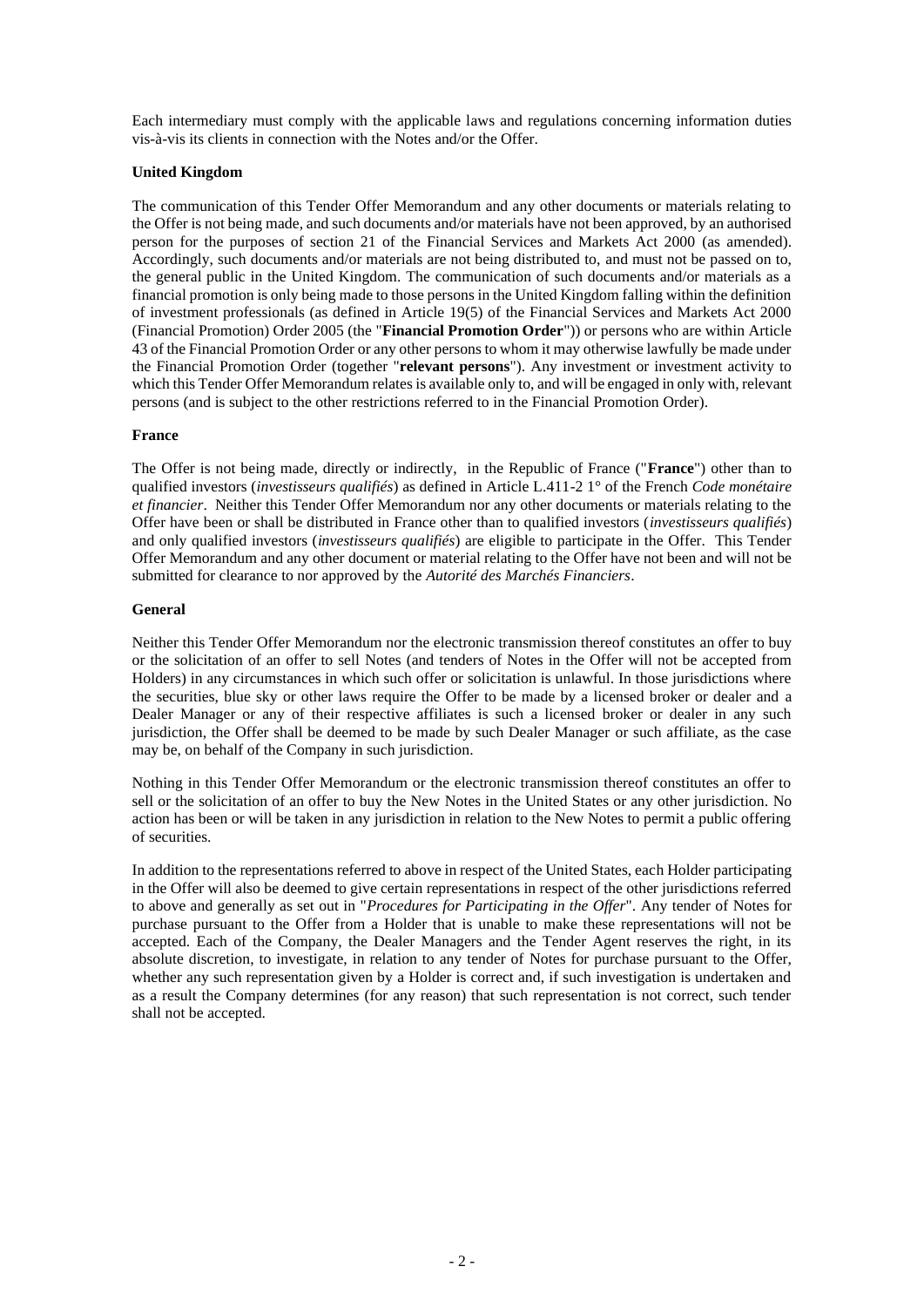#### **GENERAL**

The Company accepts responsibility for the information contained in this Tender Offer Memorandum. To the best of the knowledge of the Company (having taken all reasonable care to ensure that such is the case), the information contained in this Tender Offer Memorandum is in accordance with the facts and does not omit anything likely to affect the import of such information.

Each Holder is solely responsible for making its own independent appraisal of all matters as such Holder deems appropriate (including those relating to the Offer, this Tender Offer Memorandum, the Guarantors and the Company), and each Holder must make its own decision as to whether to tender any or all of its Notes for purchase pursuant to the Offer. Accordingly, each person receiving this Tender Offer Memorandum acknowledges that such person has not relied upon the Company, the Guarantors, the Dealer Managers or the Tender Agent (or their respective directors, officers, employees, agents or affiliates) in connection with its decision as to whether to participate in the Offer. Each such person must make its own analysis and investigations regarding the Offer, with particular reference to its own investment objectives and experience, and any other factors which may be relevant to it. If such person is in any doubt about any aspect of the Offer and/or the action it should take, including in respect of any tax consequences, it should consult its professional advisers.

None of the Dealer Managers or the Tender Agent (nor any of their respective directors, officers, employees, agents or affiliates) makes any representation or recommendation whatsoever regarding this Tender Offer Memorandum or the Offer, and none of the Company, the Guarantors, the Dealer Managers or the Tender Agent (or their respective directors, officers, employees, agents or affiliates) makes any recommendation as to whether Holders should tender Notes in the Offer. The Tender Agent is the agent of the Company and owes no duty to any Holder.

In the ordinary course of their respective businesses, the Dealer Managers and the Tender Agent are entitled to hold positions in the Notes either for their own account or for the account, directly or indirectly, of third parties. In the ordinary course of their respective businesses, they are entitled to continue to hold or dispose of, in any manner they may elect, subject to applicable law, any Notes they may hold as at the date of this Tender Offer Memorandum. No such submission or non-submission by any Dealer Manager or the Tender Agent should be taken by any holder of Notes or any other person as any recommendation or otherwise by such Dealer Manager or the Tender Agent, as the case may be, as to the merits of participating or not participating in the Offer.

Neither the delivery of this Tender Offer Memorandum nor any purchase of Notes shall, under any circumstances, create any implication that the information contained in this Tender Offer Memorandum is current as of any time subsequent to the date of such information or that there has been no change in the information set out in it or in the affairs of the Company or the Guarantors since the date of this Tender Offer Memorandum.

No person has been authorised to give any information or to make any representation about the Company or the Offer other than as contained in this Tender Offer Memorandum and, if given or made, such information or representation must not be relied upon as having been authorised by the Company, the Guarantors, the Dealer Managers, the Tender Agent or any of their respective agents.

Holders who do not participate in the Offer, or whose Notes are not accepted for purchase by the Company, will continue to hold their Notes subject to the terms and conditions of such Notes. See also "*Other purchases or redemption of the Notes*" below.

The applicable provisions of the Financial Services and Markets Act 2000 (as amended) must be complied with in respect of anything done in relation to the Offer in, from or otherwise involving the United Kingdom.

Unless the context otherwise requires, references in this Tender Offer Memorandum to "**Holders**" or "**holders of Notes**" include:

(i) each person who is shown in the records of Euroclear Bank SA/NV ("**Euroclear**") or Clearstream Banking S.A. ("**Clearstream, Luxembourg**" and, together with Euroclear, the "**Clearing Systems**" and each a "**Clearing System**") as a holder of the Notes (also referred to as "**Direct Participants**" and each a "**Direct Participant**"); and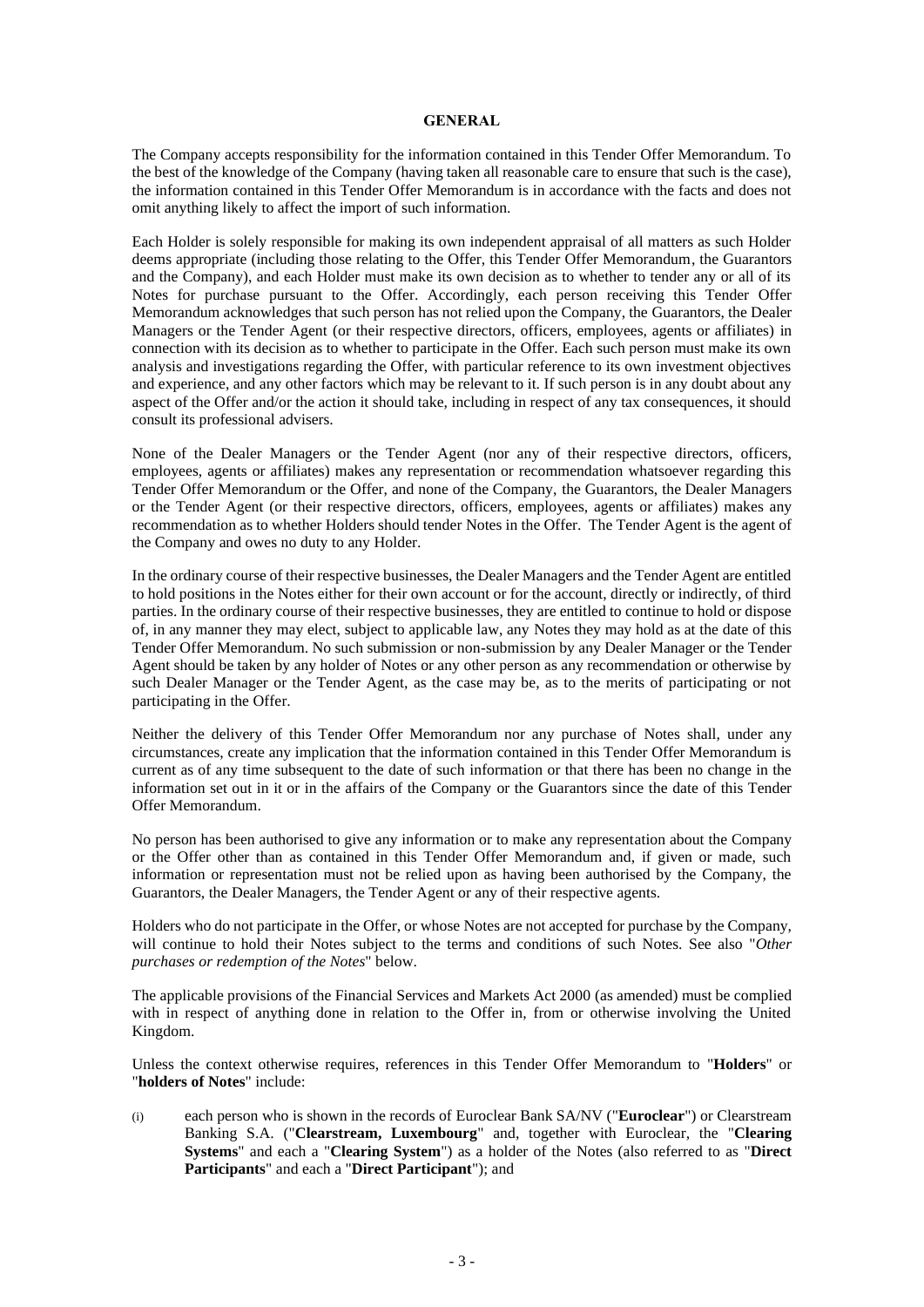(ii) each beneficial owner of the Notes holding such Notes, directly or indirectly, in an account in the name of a Direct Participant acting on such beneficial owner's behalf,

except that for the purposes of any payment to a Holder pursuant to the Offer of the Purchase Price and the Accrued Interest, to the extent the beneficial owner of the relevant Notes is not a Direct Participant, such payment will only be made by the relevant Clearing System to the relevant Direct Participant and the making of such payment by the Company to such Clearing System and by such Clearing System to such Direct Participant will satisfy the respective obligations of the Company and such Clearing System in respect of the purchase of such Notes.

Except for the fees payable to the Dealer Managers and the Tender Agent, the Company will not pay any commissions or other remuneration to any broker, dealer, salesman or other person soliciting tenders of the Notes.

All references in this Tender Offer Memorandum to "**sterling**" and "**£**" are to the lawful currency of the United Kingdom.

For the avoidance of doubt, the invitation by the Company to Holders contained within this Tender Offer Memorandum is an invitation to treat by the Company, and any references to any offer or invitation being made by the Company under or in respect of the Offer shall be construed accordingly.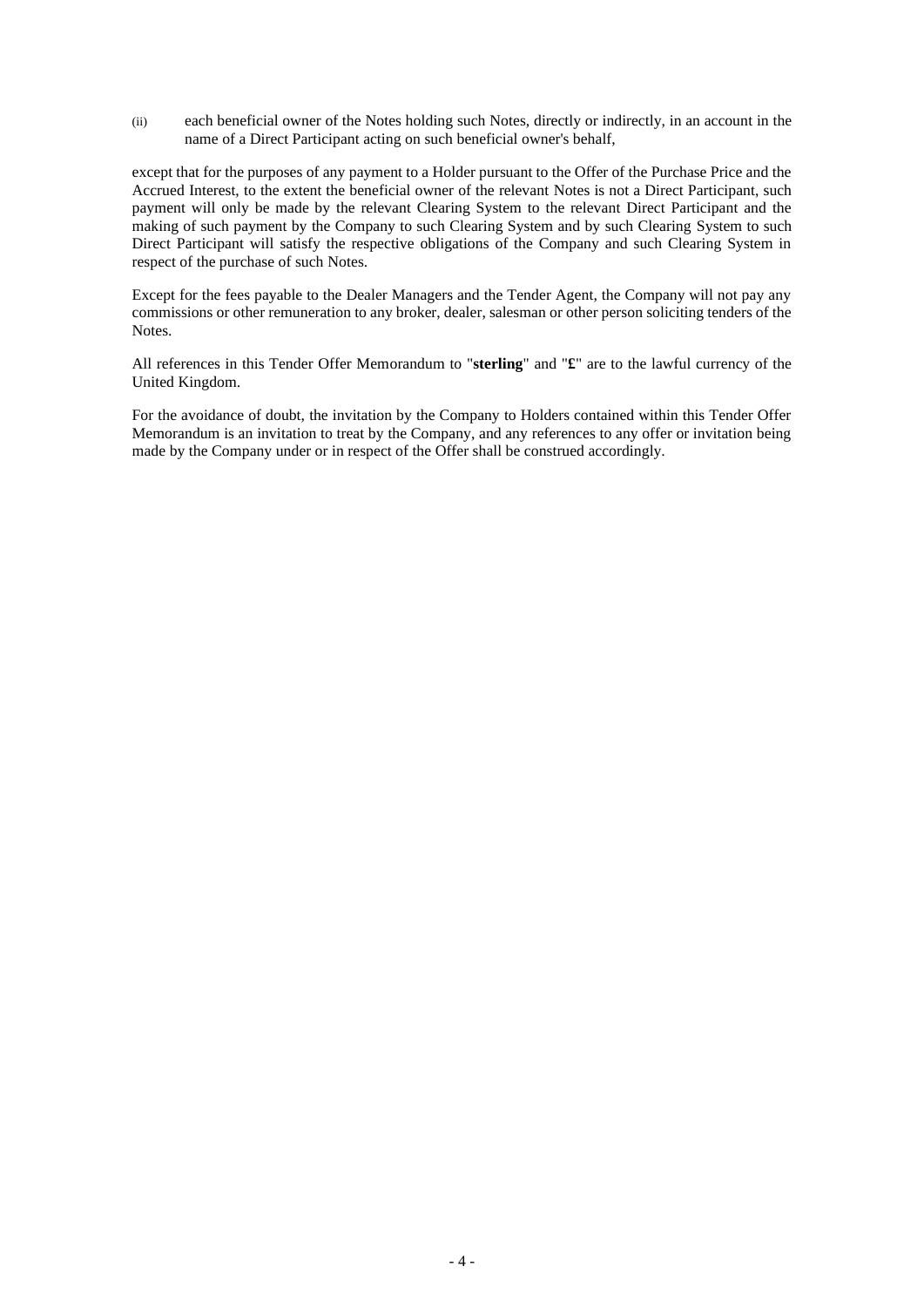# **EXPECTED TIMETABLE OF EVENTS**

The times and dates below are indicative only.

| <b>Events</b>                                                                                                                                                                                                                                                                                                                                                  | <b>Times and Dates</b>                                    |
|----------------------------------------------------------------------------------------------------------------------------------------------------------------------------------------------------------------------------------------------------------------------------------------------------------------------------------------------------------------|-----------------------------------------------------------|
| <b>Commencement of the Offer</b>                                                                                                                                                                                                                                                                                                                               |                                                           |
| Announcement of Offer. Tender Offer Memorandum available<br>from the Tender Agent.                                                                                                                                                                                                                                                                             | 29 September 2021                                         |
| <b>Expiration Deadline</b>                                                                                                                                                                                                                                                                                                                                     |                                                           |
| Final deadline for receipt of valid Tender Instructions by the<br>Tender Agent in order for Holders to be able to participate in the<br>Offer.                                                                                                                                                                                                                 | 4.00 p.m. (London time) on $5$<br>October 2021            |
| <b>Announcement of Indicative Results</b>                                                                                                                                                                                                                                                                                                                      |                                                           |
| Announcement of valid tenders of Notes for purchase received by<br>the Company pursuant to the Offer.                                                                                                                                                                                                                                                          | Before 9.00 a.m. (London time) on<br>6 October 2021       |
| <b>Expected pricing of the New Notes</b>                                                                                                                                                                                                                                                                                                                       | 6 October 2021                                            |
| <b>Announcement of Final Results</b>                                                                                                                                                                                                                                                                                                                           |                                                           |
| Announcement of whether the Company will accept (subject to<br>satisfaction or waiver of the New Financing Condition on or prior<br>to the Tender Offer Settlement Date) valid tenders of Notes for<br>purchase pursuant to the Offer and, if so accepted, the aggregate<br>principal amount of the Notes accepted for purchase and any pro-<br>ration factor. | At or around 5.00 p.m. (London<br>time) on 6 October 2021 |
| <b>Tender Offer Settlement Date</b>                                                                                                                                                                                                                                                                                                                            |                                                           |
|                                                                                                                                                                                                                                                                                                                                                                |                                                           |

Subject to satisfaction or waiver of the New Financing Condition 13 October 2021 on or prior to the Tender Offer Settlement Date, expected Tender Offer Settlement Date for the Offer.

*The above times and dates are subject to the right of the Company to extend, re-open, amend, and/or terminate the Offer (subject to applicable law and as provided in this Tender Offer Memorandum). Holders are advised to check with any bank, securities broker or other intermediary through which they hold Notes when such intermediary would need to receive instructions from a Holder in order for that Holder to be able to participate in, or (in the limited circumstances in which revocation is permitted) revoke their instruction to participate in, the Offer before the deadlines specified in this Tender Offer Memorandum. The deadlines set by any such intermediary and each Clearing System for the submission of Tender Instructions will be earlier than the relevant deadlines specified above.* See *"Procedures for Participating in the Offer".*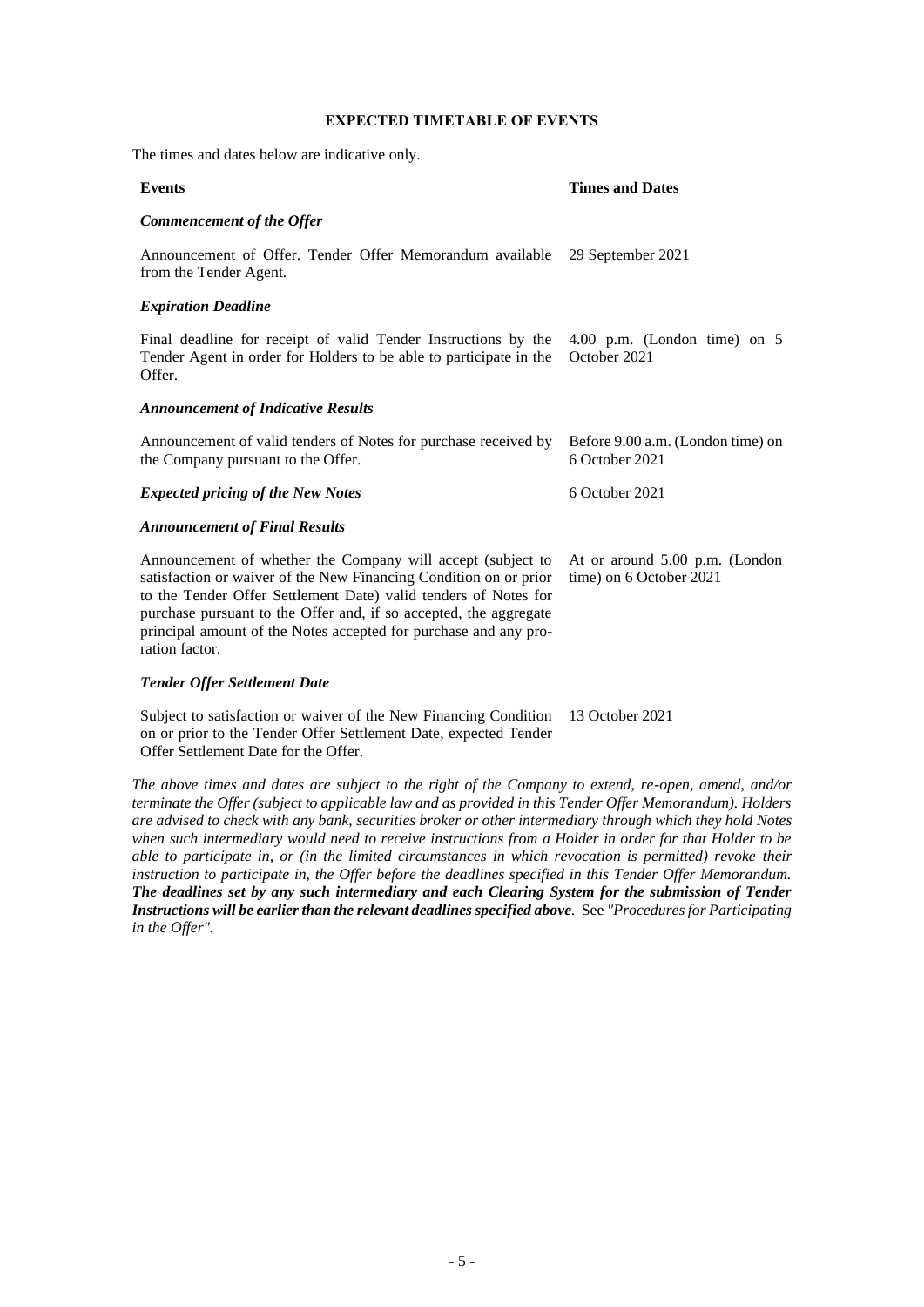# **DEFINITIONS**

| "Accrued Interest"                    | Accrued and unpaid interest on the Notes from (and including) the<br>immediately preceding interest payment date for the Notes to (but excluding)<br>the Tender Offer Settlement Date.                                                                                                                                                                                    |
|---------------------------------------|---------------------------------------------------------------------------------------------------------------------------------------------------------------------------------------------------------------------------------------------------------------------------------------------------------------------------------------------------------------------------|
| "Accrued Interest<br>Payment"         | An amount in cash (rounded to the nearest £0.01, with half a pence rounded<br>upwards) equal to the Accrued Interest on the Notes validly tendered for<br>purchase by a Holder and accepted by the Company.                                                                                                                                                               |
| "Blocking Regulation"                 | Regulation (EC) No. 2271/1996 of 22 November 1996 as it forms part of the<br>domestic law of the United Kingdom by virtue of the EUWA.                                                                                                                                                                                                                                    |
| "Business Day"                        | A day other than a Saturday or a Sunday or a public holiday on which<br>commercial banks and foreign exchange markets are open for business in<br>London.                                                                                                                                                                                                                 |
| "Clearing System<br>Notice"           | The form of notice to be sent to Direct Participants by each of the Clearing<br>Systems on or about the date of this Tender Offer Memorandum informing<br>Direct Participants of the procedures to be followed in order to participate in<br>the Offer.                                                                                                                   |
| "Clearing Systems"                    | Euroclear and Clearstream, Luxembourg.                                                                                                                                                                                                                                                                                                                                    |
| "Clearstream,<br>Luxembourg"          | Clearstream Banking S.A.                                                                                                                                                                                                                                                                                                                                                  |
| "Company"                             | Provident Financial plc.                                                                                                                                                                                                                                                                                                                                                  |
| "Dealer Managers"                     | Barclays Bank PLC and Credit Suisse International.                                                                                                                                                                                                                                                                                                                        |
| "Direct Participant"                  | Each person who is shown in the records of the Clearing Systems as a holder<br>of the Notes.                                                                                                                                                                                                                                                                              |
| "Euroclear"                           | Euroclear Bank SA/NV.                                                                                                                                                                                                                                                                                                                                                     |
| "EUWA"                                | European Union (Withdrawal) Act 2018.                                                                                                                                                                                                                                                                                                                                     |
| "Expiration Deadline"                 | 4.00 p.m. (London time) on 5 October 2021 (subject to the right of the<br>Company to extend, re-open, amend and/or terminate the Offer).                                                                                                                                                                                                                                  |
| "Guarantors"                          | Provident Financial Holdings Limited, Duncton Group Limited, Moneybarn<br>Group Limited and Moneybarn No.1 Limited.                                                                                                                                                                                                                                                       |
| "Holder"                              | A holder of Notes (including as further defined in the section "General" on<br>page 3).                                                                                                                                                                                                                                                                                   |
| "Maximum<br><b>Acceptance Amount"</b> | An aggregate principal amount of the Notes equal to the aggregate principal<br>amount of New Notes issued less £100,000,000 (which is expected to be<br>between £50,000,000 and £100,000,000 on the basis of the indicative New<br>Notes issue size described below).                                                                                                     |
| "New Financing<br><b>Condition"</b>   | The condition to whether the Company will accept for purchase Notes validly<br>tendered in the Offer and complete the Offer (subject to the right of the<br>Company to amend and/or terminate, or waive any condition of, the Offer),<br>being the successful completion (in the sole determination of the Company)<br>of the issue of the New Notes.                     |
| "New Issue Priority"                  | A priority in the allocation of the New Notes, which Holders may receive in<br>accordance with the procedures, and subject to the conditions, set out in<br>"Overview of the Offer – Priority in allocation of New Notes".                                                                                                                                                |
| "New Notes"                           | The new sterling-denominated subordinated notes to be issued under the<br>Company's £2,000,000,000 Euro Medium Term Note Programme, which the<br>Company announced, on 29 September 2021, its intention to issue (which<br>issuance is indicatively expected to be in aggregate principal amount between<br>£150,000,000 and £200,000,000, subject to market conditions). |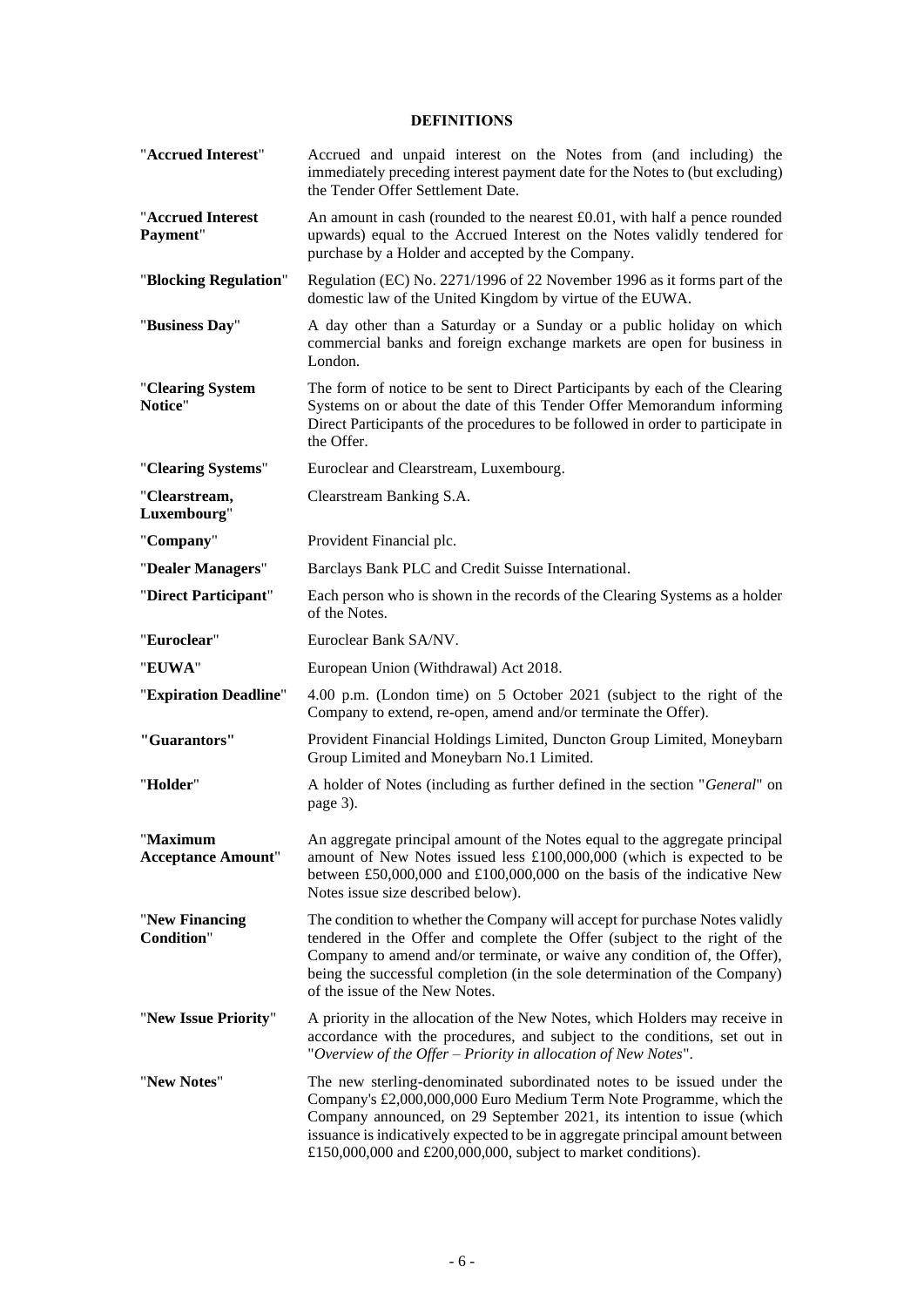| A recognised financial news service or services (e.g., Reuters/Bloomberg) as<br>The invitation by the Company, subject to the offer and distribution<br>restrictions referred to in "Offer and Distribution Restrictions", to Holders to<br>tender their Notes for purchase by the Company for cash, on the terms and<br>subject to the conditions set out in this Tender Offer Memorandum (including<br>The base prospectus dated 23 September 2021 relating to the Company's<br>£2,000,000,000 Euro Medium Term Note Programme read together with the                                                                                                                                                                                                                                                                                                                                                                                                                                                                                                                                                                                                               |  |
|-----------------------------------------------------------------------------------------------------------------------------------------------------------------------------------------------------------------------------------------------------------------------------------------------------------------------------------------------------------------------------------------------------------------------------------------------------------------------------------------------------------------------------------------------------------------------------------------------------------------------------------------------------------------------------------------------------------------------------------------------------------------------------------------------------------------------------------------------------------------------------------------------------------------------------------------------------------------------------------------------------------------------------------------------------------------------------------------------------------------------------------------------------------------------|--|
|                                                                                                                                                                                                                                                                                                                                                                                                                                                                                                                                                                                                                                                                                                                                                                                                                                                                                                                                                                                                                                                                                                                                                                       |  |
|                                                                                                                                                                                                                                                                                                                                                                                                                                                                                                                                                                                                                                                                                                                                                                                                                                                                                                                                                                                                                                                                                                                                                                       |  |
|                                                                                                                                                                                                                                                                                                                                                                                                                                                                                                                                                                                                                                                                                                                                                                                                                                                                                                                                                                                                                                                                                                                                                                       |  |
| The cash purchase price payable by the Company for Notes validly tendered<br>in the Offer and accepted for purchase by the Company, being equal to 105.50<br>per cent. of the principal amount of the relevant Notes.                                                                                                                                                                                                                                                                                                                                                                                                                                                                                                                                                                                                                                                                                                                                                                                                                                                                                                                                                 |  |
| The Regulatory News Service provided by the London Stock Exchange plc<br>(being a regulatory information service that is on the list of regulatory<br>information services maintained by the Financial Conduct Authority).                                                                                                                                                                                                                                                                                                                                                                                                                                                                                                                                                                                                                                                                                                                                                                                                                                                                                                                                            |  |
|                                                                                                                                                                                                                                                                                                                                                                                                                                                                                                                                                                                                                                                                                                                                                                                                                                                                                                                                                                                                                                                                                                                                                                       |  |
|                                                                                                                                                                                                                                                                                                                                                                                                                                                                                                                                                                                                                                                                                                                                                                                                                                                                                                                                                                                                                                                                                                                                                                       |  |
|                                                                                                                                                                                                                                                                                                                                                                                                                                                                                                                                                                                                                                                                                                                                                                                                                                                                                                                                                                                                                                                                                                                                                                       |  |
|                                                                                                                                                                                                                                                                                                                                                                                                                                                                                                                                                                                                                                                                                                                                                                                                                                                                                                                                                                                                                                                                                                                                                                       |  |
| the European Union (or any of its member states);                                                                                                                                                                                                                                                                                                                                                                                                                                                                                                                                                                                                                                                                                                                                                                                                                                                                                                                                                                                                                                                                                                                     |  |
| any other equivalent governmental or regulatory authority,<br>institution or agency which administers economic, financial or trade                                                                                                                                                                                                                                                                                                                                                                                                                                                                                                                                                                                                                                                                                                                                                                                                                                                                                                                                                                                                                                    |  |
| the respective governmental institutions and agencies of any of the<br>foregoing including, without limitation, the Office of Foreign Assets<br>Control of the US Department of the Treasury, the United States<br>Department of State, the United States Department of Commerce                                                                                                                                                                                                                                                                                                                                                                                                                                                                                                                                                                                                                                                                                                                                                                                                                                                                                      |  |
| Each person or entity (a " <b>Person</b> "):                                                                                                                                                                                                                                                                                                                                                                                                                                                                                                                                                                                                                                                                                                                                                                                                                                                                                                                                                                                                                                                                                                                          |  |
| that is, or is directly or indirectly owned or controlled by a Person<br>that is, described or designated in (i) the most current "Specially<br>Designated Nationals and Blocked Persons" list (which as of the date<br>found<br>at:<br>https://www.treasury.gov/ofac/downloads/sdnlist.pdf) or (ii)<br>the<br>most current "Foreign Sanctions Evaders List" (which as of the date<br>found<br>at:<br>http://www.treasury.gov/ofac/downloads/fse/fselist.pdf) or (iii) the<br>most current "Consolidated list of persons, groups and entities<br>subject to EU financial sanctions" (which as of the date hereof can<br>https://eeas.europa.eu/headquarters/headquarters-<br>homepage_en/8442/Consolidated%20list%20of%20sanctions)<br>or<br>(iv) the most current UK Sanctions List (which as of the date hereof<br>can be found at: https://www.gov.uk/government/publications/the-<br>that is otherwise the subject of any sanctions administered or<br>enforced by any Sanctions Authority, other than solely by virtue of<br>their inclusion in: (i) the most current "Sectoral Sanctions<br>Identifications" list (which as of the date hereof can be found at: |  |
|                                                                                                                                                                                                                                                                                                                                                                                                                                                                                                                                                                                                                                                                                                                                                                                                                                                                                                                                                                                                                                                                                                                                                                       |  |

[https://www.treasury.gov/ofac/downloads/ssi/ssilist.pdf\)](https://www.treasury.gov/ofac/downloads/ssi/ssilist.pdf) (the "**SSI**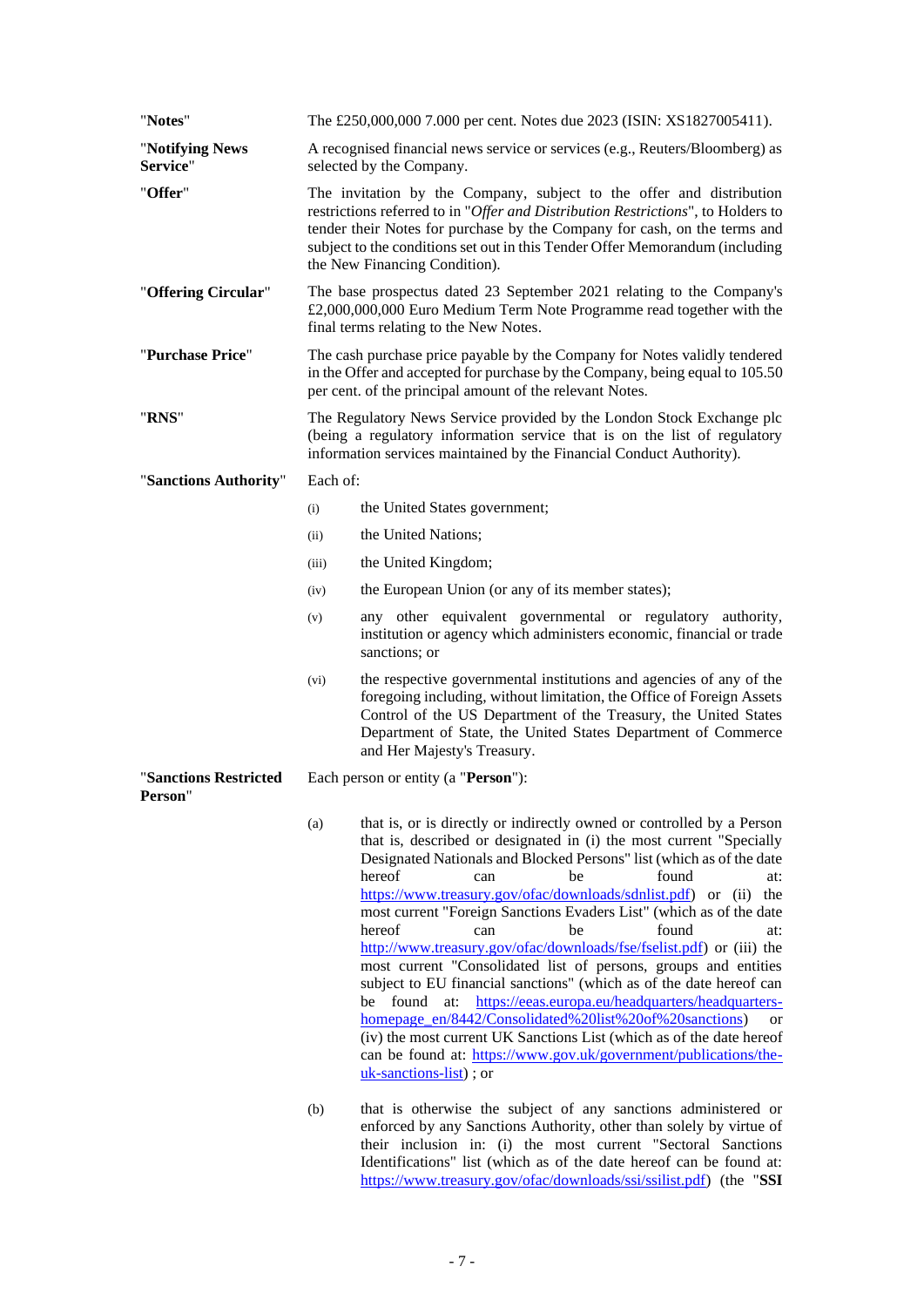|                                          | List"), (ii) Annexes 3, 4, 5 and 6 of Council Regulation No.<br>833/2014, as amended by Council Regulation No. 960/2014 (the<br>"EU Annexes"), (iii) the current list of "Designated Persons: Russia"<br>published by OFSI (which as at the date hereof can be found at:<br>https://www.gov.uk/government/publications/financial-sanctions-<br>ukraine-sovereignty-and-territorial-integrity) or (iv) any other list<br>maintained by a Sanctions Authority, with similar effect to the SSI<br>List or the EU Annexes. |  |
|------------------------------------------|------------------------------------------------------------------------------------------------------------------------------------------------------------------------------------------------------------------------------------------------------------------------------------------------------------------------------------------------------------------------------------------------------------------------------------------------------------------------------------------------------------------------|--|
| "Securities Act"                         | United States Securities Act of 1933, as amended.                                                                                                                                                                                                                                                                                                                                                                                                                                                                      |  |
| "Tender Agent"                           | Lucid Issuer Services Limited.                                                                                                                                                                                                                                                                                                                                                                                                                                                                                         |  |
| "Tender Instruction"                     | The electronic tender and blocking instruction in the form specified in the<br>Clearing System Notice for submission by Direct Participants to the Tender<br>Agent via the relevant Clearing System and in accordance with the<br>requirements of such Clearing System by the relevant deadlines in order for<br>Holders to be able to participate in the Offer.                                                                                                                                                       |  |
| "Tender Offer<br><b>Settlement Date"</b> | 13 October 2021 (subject to the right of the Company to extend, re-open,<br>amend and/or terminate the Offer).                                                                                                                                                                                                                                                                                                                                                                                                         |  |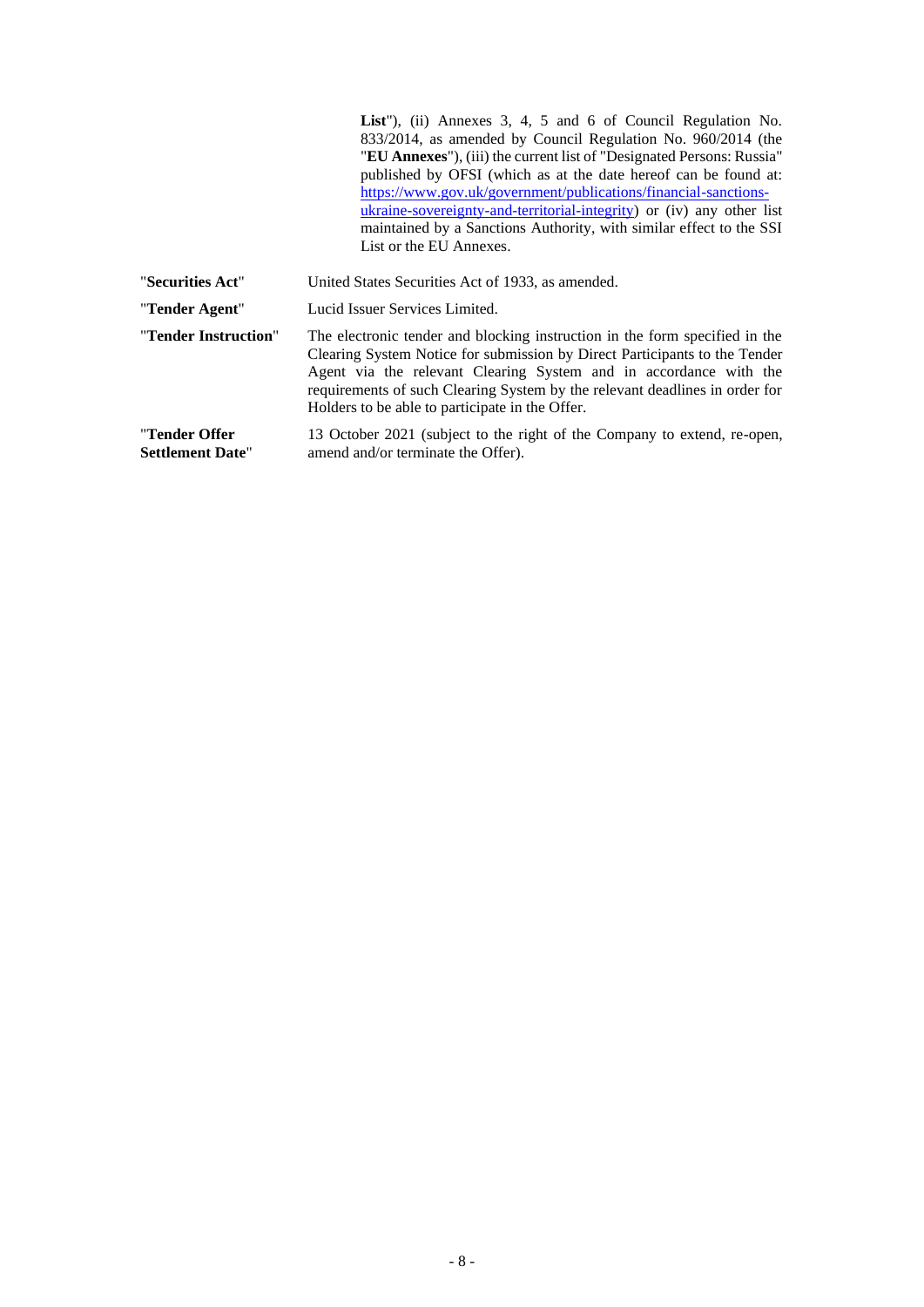# **FURTHER INFORMATION AND TERMS AND CONDITIONS**

#### **Total amount payable to Holders**

If the Company decides to accept valid tenders of Notes pursuant to the Offer, the total amount that will be paid to each Holder on the Tender Offer Settlement Date for the Notes accepted for purchase from such Holder will be an amount (rounded to the nearest £0.01, with half a pence rounded upwards) equal to the sum of:

- (a) the product of (i) the aggregate principal amount of the Notes accepted for purchase from such Holder pursuant to the Offer and (ii) the Purchase Price; and
- (b) the Accrued Interest Payment on such Notes.

#### **Acceptance and scaling**

In the event that the aggregate principal amount of Notes represented by Tender Instructions is greater than the Maximum Acceptance Amount, Notes validly submitted for tender will be accepted on a pro rata basis.

Such pro rata allocations will be calculated in relation to the Notes by multiplying the aggregate principal amount of the Notes represented by each Tender Instruction subject to pro-ration by a factor equal to (i) the Maximum Acceptance Amount divided by (ii) the aggregate principal amount of the Notes validly tendered in the Offer (subject to adjustment to allow for the aggregate principal amount of Notes accepted for purchase, following the rounding of Tender Instructions as set out below to equal the Maximum Acceptance Amount exactly). Each tender of Notes reduced in this manner will be rounded to the nearest £1,000 in aggregate principal amount, provided that the Company will refuse to accept a Tender Instruction where, following pro-ration, the principal amount of Notes subject to the Tender Instruction, or the residual amount of Notes in the relevant Direct Participant's account (if any), would be less than the minimum denomination of the Notes (being £100,000).

### **Payment**

If Notes validly tendered in the Offer are accepted for purchase by the Company, the aggregate amounts payable to Holders for such Notes in each Clearing System will be paid, in immediately available funds, on the Tender Offer Settlement Date to such Clearing System for payment to the cash accounts of the relevant Holders in such Clearing System (see "*Procedures for Participating in the Offer*"). The payment of such aggregate amounts to the Clearing Systems will discharge the obligation of the Company to all such Holders in respect of the payment of the Purchase Price and Accrued Interest Payments.

Provided the Company makes, or has made on its behalf, full payment of the Purchase Price and Accrued Interest Payments for all Notes accepted for purchase pursuant to the Offer to the Clearing Systems on or before the Tender Offer Settlement Date, under no circumstances will any additional period returns or other interest be payable to a Holder because of any delay in the transmission of funds from the relevant Clearing System or any other intermediary with respect to such Notes of that Holder.

#### **General conditions of the Offer**

The Company expressly reserves the right, in its sole discretion, to delay acceptance of tenders of Notes pursuant to the Offer in order to comply with applicable laws. In all cases, the purchase of Notes for cash pursuant to the Offer will only be made after the submission of a valid Tender Instruction in accordance with the procedures described in "*Procedures for Participating in the Offer*", which include the blocking of the Notes tendered in the relevant account in the relevant Clearing System as described in "*Risk Factors and Other Considerations – Restrictions on transfer of Notes*" below.

The Company will at all times have the discretion to accept for purchase any Notes tendered in the Offer, the tender of which would otherwise be invalid or, in the sole opinion of the Company, may otherwise be invalid.

The Company is not under any obligation to accept any tender of Notes for purchase pursuant to the Offer. Tenders of Notes for purchase may be rejected in the sole discretion of the Company for any reason, and the Company is not under any obligation to Holders to furnish any reason or justification for refusing to accept a tender of Notes for purchase. For example, tenders of Notes for purchase may be rejected if the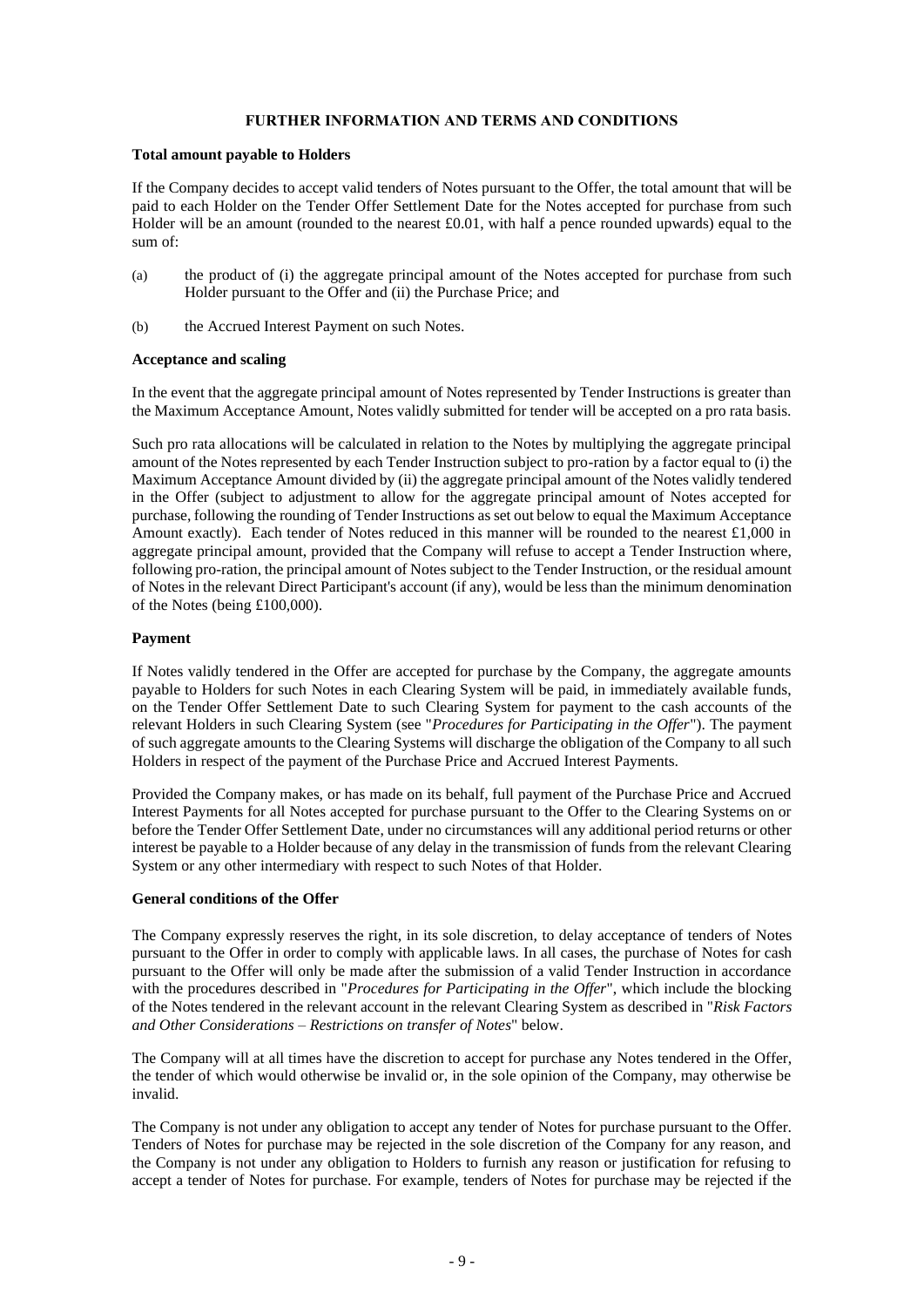Offer is terminated, if the New Financing Condition is not satisfied (or waived), if the Offer does not comply with the relevant requirements of a particular jurisdiction or for any other reason.

Any Notes that are not successfully tendered for purchase pursuant to the Offer will remain outstanding.

Holders are advised that the Company may, in its sole discretion, accept tenders of Notes pursuant to the Offer on more than one date if the Offer is extended or re-opened.

The failure of any person to receive a copy of this Tender Offer Memorandum or any announcement made or notice issued in connection with the Offer shall not invalidate any aspect of the Offer. No acknowledgement of receipt of any Tender Instruction and/or other documents will be given by the Company or the Tender Agent.

### **Costs and Expenses**

Any charges, costs and expenses incurred by the Holders or any intermediary in connection with the Offer shall be borne by such Holder. No brokerage costs are being levied by the Dealer Managers or the Tender Agent. Holders should check whether their brokers, custodians or other intermediaries will assess fees.

### **Announcements**

Unless stated otherwise, announcements in connection with the Offer will be made by the Company by (i) publication through RNS and (ii) the delivery of notices to the Clearing Systems for communication to Direct Participants. Such announcements may also be made (a) on the relevant Reuters Insider Screen and/or (b) by the issue of a press release to a Notifying News Service. Copies of all such announcements, press releases and notices can also be obtained upon request from the Tender Agent, the contact details for which are on the last page of this Tender Offer Memorandum. Significant delays may be experienced where notices are delivered to the Clearing Systems and Holders are urged to contact the Tender Agent for the relevant announcements during the course of the Offer. In addition, Holders may contact the Dealer Managers for information using the contact details on the last page of this Tender Offer Memorandum.

# **Governing law**

The Offer, each Tender Instruction and any purchase of Notes pursuant to the Offer, and any noncontractual obligations arising out of any of the foregoing, shall be governed by and construed in accordance with, English law. By submitting a Tender Instruction, the relevant Holder irrevocably and unconditionally agrees for the benefit of the Company, the Dealer Managers and the Tender Agent that the courts of England are to have exclusive jurisdiction to settle any disputes that may arise out of or in connection with the Offer or such Tender Instruction or purchase (including any disputes relating to any non-contractual obligations arising out of or in connection with any of the foregoing) and that, accordingly, any suit, action or proceedings arising out of or in connection with the foregoing may be brought in such courts.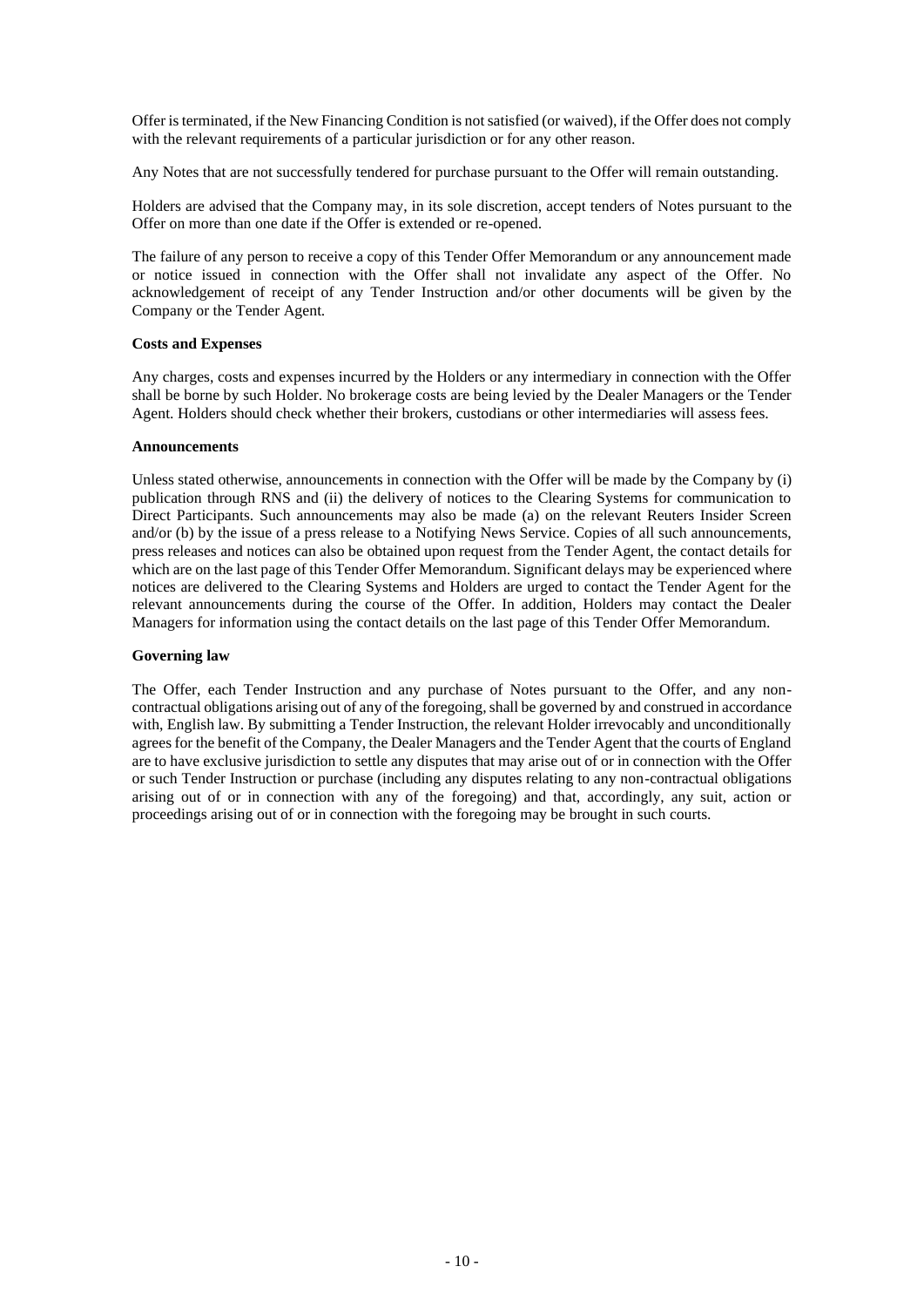# **RISK FACTORS AND OTHER CONSIDERATIONS**

*Before making a decision whether to tender Notes pursuant to the Offer, Holders should carefully consider all of the information in this Tender Offer Memorandum and, in particular, the following factors:*

### **Uncertainty as to the trading market for Notes not purchased**

Although the Notes that are not validly tendered by Holders or accepted for purchase by the Company will continue to be admitted to the Official List of the Financial Conduct Authority and to trading on the Main Market of the London Stock Exchange plc, to the extent tenders of Notes in the Offer are accepted by the Company and the Offer is completed, the trading markets for the Notes that remain outstanding following such completion may be significantly more limited. Such remaining Notes may command a lower price than a comparable issue of securities with greater market liquidity. A reduced market value and liquidity may also make the trading price of such remaining Notes more volatile. As a result, the market price for such Notes that remain outstanding after the completion of the Offer may be adversely affected as a result of the Offer. None of the Company, the Guarantors, the Dealer Managers or the Tender Agent (or any of their respective affiliates) has any duty to make a market in any such remaining Notes.

# **No obligation to accept tenders of Notes for purchase and New Financing Condition**

The Company is not under any obligation to accept any tender of Notes for purchase pursuant to the Offer. Tenders of Notes for purchase may be rejected in the sole discretion of the Company for any reason, and the Company is not under any obligation to Holders to furnish any reason or justification for refusing to accept a tender of Notes for purchase. For example, tenders of Notes for purchase may be rejected if the Offer is terminated, if the New Financing Condition is not satisfied (or waived), if the Offer does not comply with the relevant requirements of a particular jurisdiction or for any other reason.

### **Responsibility for complying with the procedures of the Offer**

Holders are responsible for complying with all of the procedures for tendering Notes pursuant to the Offer, including (i) the submission of Tender Instructions and (ii) in connection with any request for New Issue Priority (including the making of an application to a Dealer Manager (in its capacity as a manager of the issue of the New Notes) for the purchase of the New Notes in accordance with the standard new issue procedures of the relevant Dealer Manager). None of the Company, the Dealer Managers or the Tender Agent assumes any responsibility for informing any Holder of irregularities with respect to such Holder's participation in the Offer including any errors or other irregularities, manifest or otherwise, in any Tender Instruction, any request for New Issue Priority or the purchase of any New Notes in respect of which New Issue Priority is given.

#### **Completion, termination and amendment**

Until the Company (i) announces whether it has decided to accept valid tenders of Notes pursuant to the Offer and (ii) determines (in its sole discretion) that the New Financing Condition has been satisfied (or waived), no assurance can be given that the Offer will be completed. Notes that are not successfully tendered for purchase pursuant to the Offer will remain outstanding.

In addition, subject to applicable law and as provided in this Tender Offer Memorandum, the Company may, in its sole discretion, extend, re-open, amend or terminate the Offer at any time before such announcement and may, in its sole discretion, waive any of the conditions to the Offer either before or after such announcement.

#### **Sanctions Restricted Persons**

A Holder who is, or who is believed by the Company to be, a Sanctions Restricted Person (as defined herein) may not participate in the Offer and will not be eligible to receive the Purchase Price or Accrued Interest Payment in any circumstances. The restriction described in this paragraph shall not apply if and to the extent that it is or would be a breach of any provision of the Blocking Regulation.

# **Tender Instructions irrevocable**

Tenders Instructions will be irrevocable except in the limited circumstances described in "*Extension, Amendment and Termination*".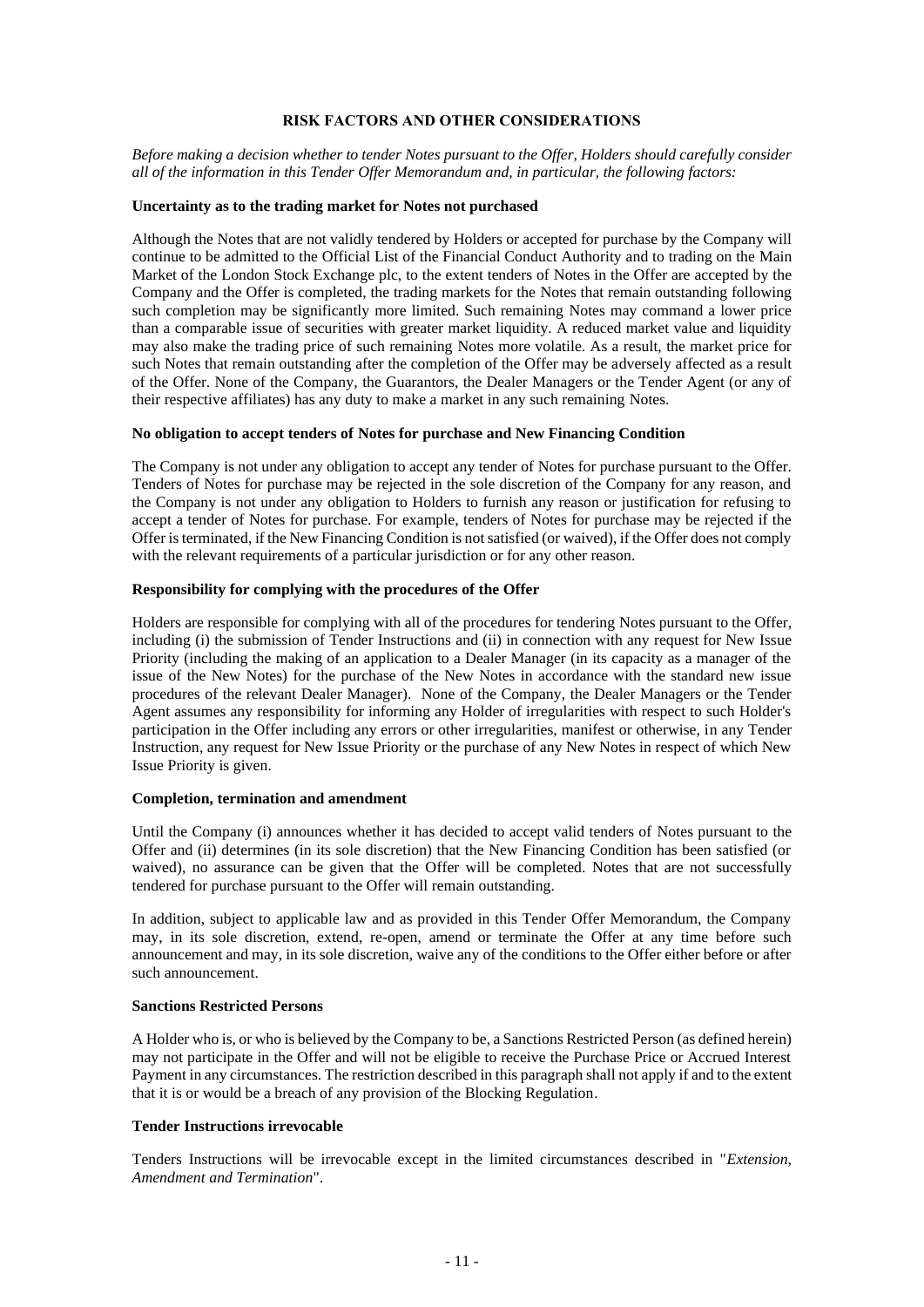## **Compliance with offer and distribution restrictions**

Holders are referred to the offer and distribution restrictions in "*Offer and Distribution Restrictions*" and the agreements, acknowledgements, representations, warranties and undertakings in "*Procedures for Participating in the Offer*", which Holders will be deemed to make on submission of a Tender Instruction. Non-compliance with these could result in, among other things, the unwinding of trades and/or heavy penalties.

### **Responsibility to consult advisers**

Each Holder is solely responsible for making its own independent appraisal of all matters as such Holder deems appropriate (including those relating to the Offer and the Company) and each Holder must make its own decision as to whether to tender any or all of its Notes for purchase pursuant to the Offer.

Holders should consult their own tax, accounting, financial and legal advisers regarding the suitability to themselves of the tax, accounting or other consequences of participating in the Offer.

None of the Company, the Guarantors, the Dealer Managers, the Tender Agent, or any director, officer, employee, agent or affiliate of any such person, is acting for any Holder, or will be responsible to any Holder for providing any protections which would be afforded to its clients or for providing advice in relation to the Offer, and accordingly none of the Company, the Guarantors, the Dealer Managers, the Tender Agent, or any director, officer, employee, agent or affiliate of any such person has made or will make any assessment of the merits and risks of the Offer or of the impact of the Offer on the interests of the Holders either as a class or as individuals, and none of them makes any recommendation as to whether Holders should tender Notes in the Offer.

### **Restrictions on transfer of Notes**

When considering whether to participate in the Offer, Holders should take into account that restrictions on the transfer of Notes by Holders will apply from the time of submission of Tender Instructions. A Holder will, on submitting a Tender Instruction, agree that its Notes will be blocked in the relevant account in the relevant Clearing System from the date the relevant Tender Instruction is submitted until the earlier of (i) the time of settlement on the Tender Offer Settlement Date and (ii) the date of any termination of the Offer (including where such Notes are not accepted by the Company for purchase) or on which the Tender Instruction is revoked, in the limited circumstances in which such revocation is permitted.

### **Minimum denomination of the Notes**

A Holder whose Notes are accepted for purchase pursuant to the Offer and who, following purchase of the relevant Notes on the Tender Offer Settlement Date, continues to hold in its account with the relevant Clearing System further Notes in a principal amount of less than £100,000 (including as a result of any proration), would need to purchase a principal amount of Notes such that its holding amounts to at least £100,000 before (i) the Notes it continues to hold may be traded in the Clearing Systems or (ii) it may receive a definitive note in respect of such holding (should definitive notes be printed).

#### **Other purchases of the Notes**

Whether or not the Offer is completed, the Company, the Guarantors, the Dealer Managers and the Tender Agent may, to the extent permitted by applicable law, continue to acquire, from time to time during or after the Offer, Notes other than pursuant to the Offer, including through open market purchases and privately negotiated transactions, tender offers, exchange offers or otherwise, upon such terms and at such prices as they may determine. The Company or any Dealer Manager may acquire further Notes after the Offer has expired or lapsed, whether in the market or otherwise.

The prices at which any outstanding Notes may be subsequently purchased may be more or less than the price to be paid pursuant to the Offer and could be for cash or other consideration or otherwise on terms more or less favourable than those contemplated in the Offer.

# **New Issue Priority will be granted only in the sole and absolute discretion of the Issuer**

Holders of Notes that wish to subscribe for New Notes in addition to tendering Notes for purchase pursuant to the Offer may be given New Issue Priority, at the sole and absolute discretion of the Issuer. Validly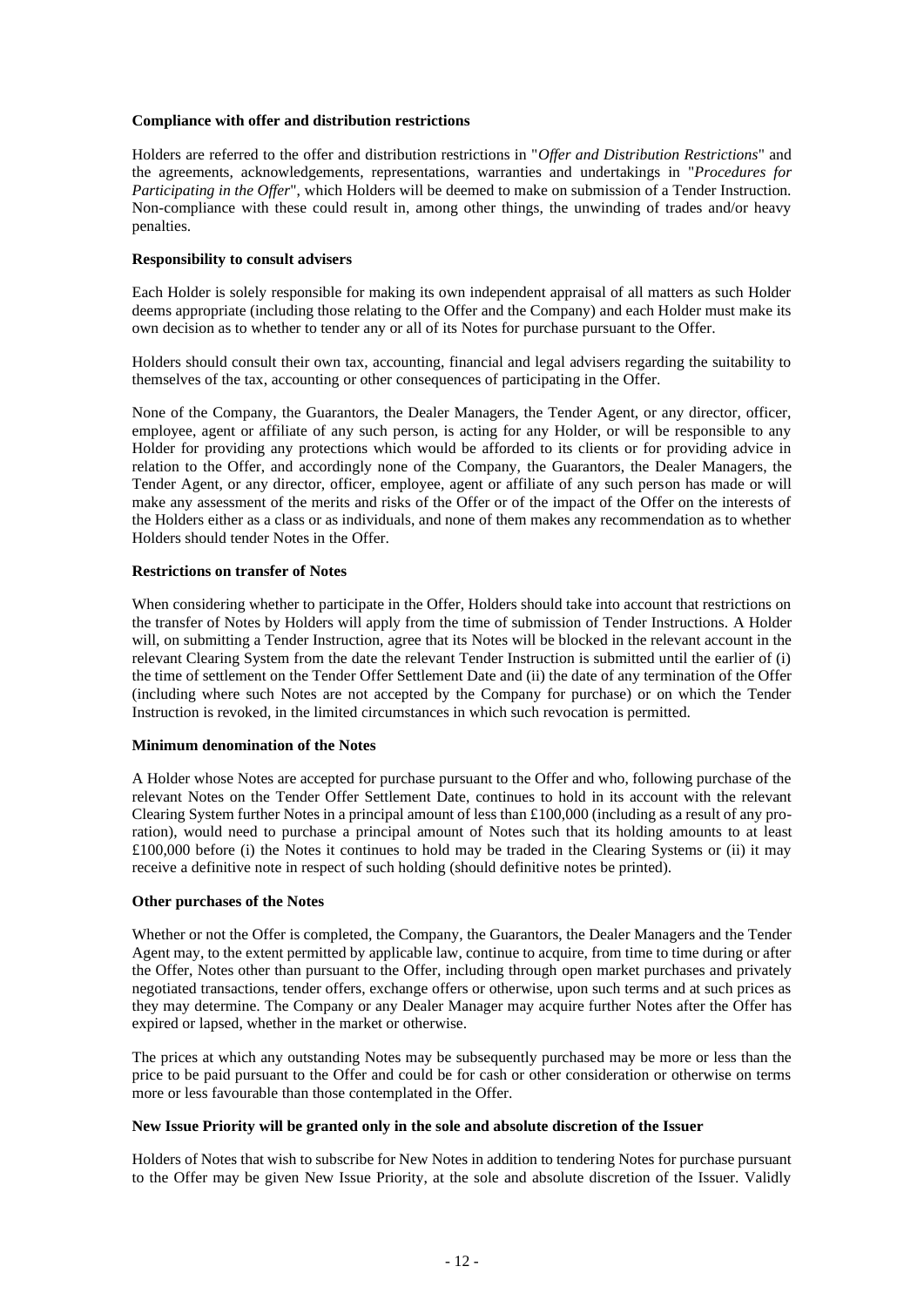tendering, or indicating a firm intention to tender, their Notes pursuant to the Offer shall not assure Holders an allocation of New Notes. The Issuer, in its sole and absolute discretion, may elect to give a Holder who has validly tendered, or indicated a firm intention to tender, their Notes pursuant to the Offer no preferred allocation, or a preferred allocation in respect of a principal amount of New Notes that is less than, equal to or greater than the aggregate principal amount of Notes which such Holder has validly tendered, or indicated a firm intention to tender. Furthermore, the Issuer may elect, in its sole and absolute discretion, to give preference in allocation to investors who did not tender, or indicate a firm intention to tender, Notes in the Offer, and such preferred allocation may be greater than any preferred allocation granted to Holders who validly tendered, or indicated a firm intention to tender, Notes in the Offer.

Any cash amount received by a Holder for the purchase of its Notes by the Issuer pursuant to the Offer may be more or less than any New Issue Priority it receives in connection with the tender of such Notes in the Offer. A Holder may not be able to reinvest any surplus cash amount at an effective interest rate as high as the interest rate on the Notes or New Notes and may only be able to do so at a lower rate. Any potential allocation of New Notes, while being considered by the Issuer as set out above, will be made in accordance with customary new issue allocation policies and procedures.

# **Terms for the New Notes are indicative only**

Indicative terms for the New Notes will be available from the Dealer Managers (each in its capacity as a manager of the issue of New Notes) in advance of the pricing of the New Notes. However, Holders should note that any such terms are indicative only and are non-binding on the Dealer Managers and the Company and that terms for the New Notes will only be finalised at the time of pricing of the New Notes. Holders should further note that they will not be entitled to revoke their Tender Instructions as a result of the actual pricing for the New Notes, which is to be announced via Bloomberg following the pricing of the New Notes, whether or not this is consistent with, or differs from, the indicative terms available in advance of the pricing of the New Notes.

# **Separate settlement**

Payment under the Offer and the issue of New Notes are subject to separate settlement processes. Holders who are subscribing for New Notes following the receipt of New Issue Priority are expected to be required to make payment for such New Notes prior to receiving the relevant payment pursuant to the Offer.

# **Acceptance on a pro rata basis**

In the event that Tender Instructions are received in respect of an aggregate principal amount of Notes which is greater than the Maximum Acceptance Amount, such Tender Instructions will be accepted on a pro rata basis.

Such pro rata allocations will be calculated in relation to the Notes by multiplying the aggregate principal amount of the Notes represented by each validly submitted Tender Instruction by a factor equal to (i) the Maximum Acceptance Amount divided by (ii) the aggregate principal amount of the Notes validly tendered in the Offer (subject to adjustment to allow for the aggregate principal amount of Notes accepted for purchase, following the rounding of Tender Instructions as set out below) to equal the Maximum Acceptance Amount exactly). Each tender of Notes reduced in this manner will be rounded to the nearest £1,000 in principal amount, provided that the Company will refuse to accept Tender Instructions where, following pro-ration, the principal amount of Notes subject to the Tender Instruction, or the residual amount of Notes in the relevant Direct Participant's account (if any), would be less than the minimum denomination of the Notes (being £100,000).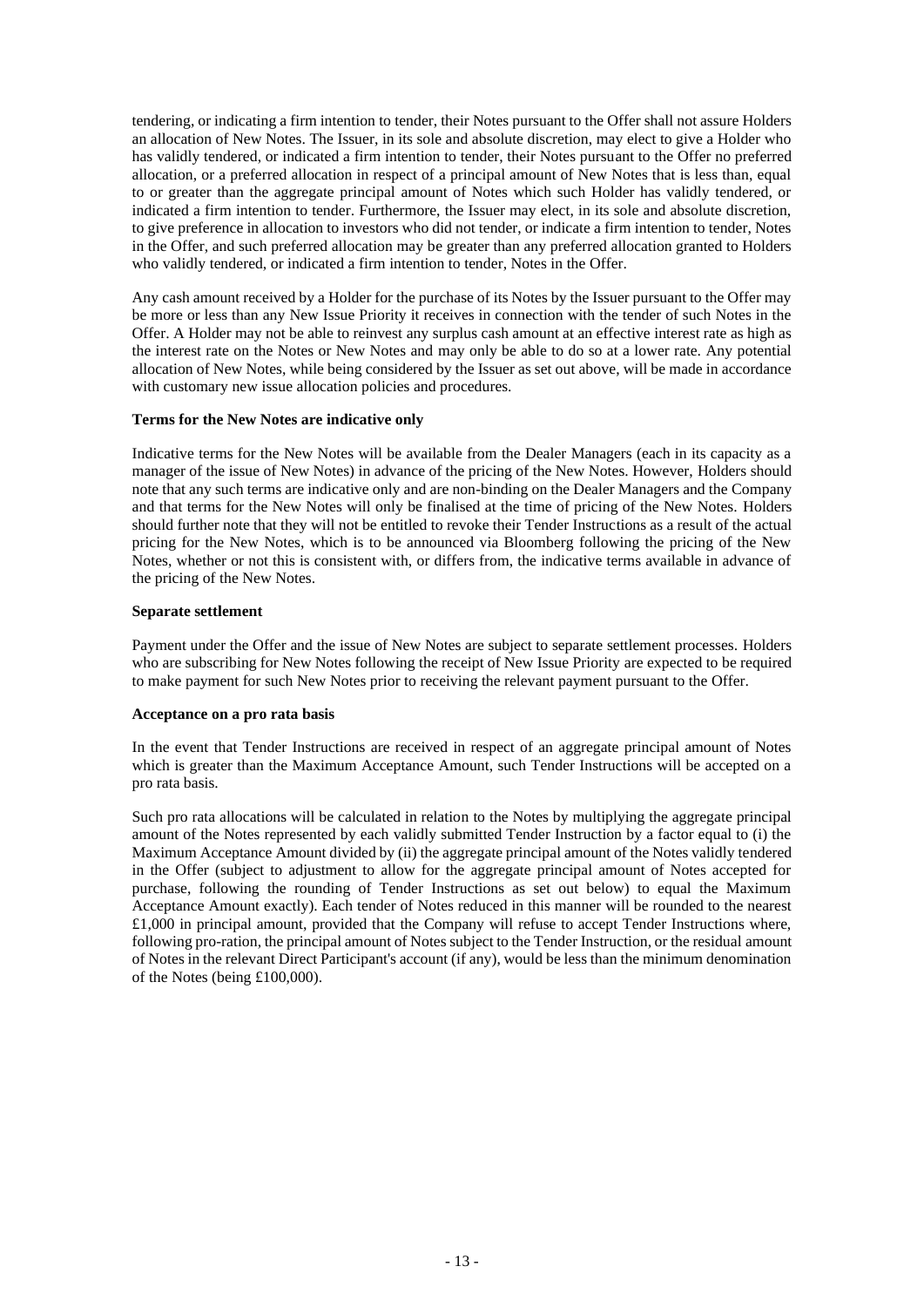## **TAX CONSEQUENCES**

In view of the number of different jurisdictions where tax laws may apply to a Holder, this Tender Offer Memorandum does not discuss the tax consequences for Holders arising from the purchase of Notes by the Company pursuant to the Offer. Holders are urged to consult their own professional advisers regarding these possible tax consequences under the laws of the jurisdictions that apply to them or to the sale of their Notes and the receipt pursuant to the Offer of the Purchase Price and the Accrued Interest Payment or the issue of the New Notes. Holders are liable for their own taxes and have no recourse to the Company, the Guarantors, the Dealer Managers or the Tender Agent with respect to taxes arising in connection with the Offer or the issue of the New Notes.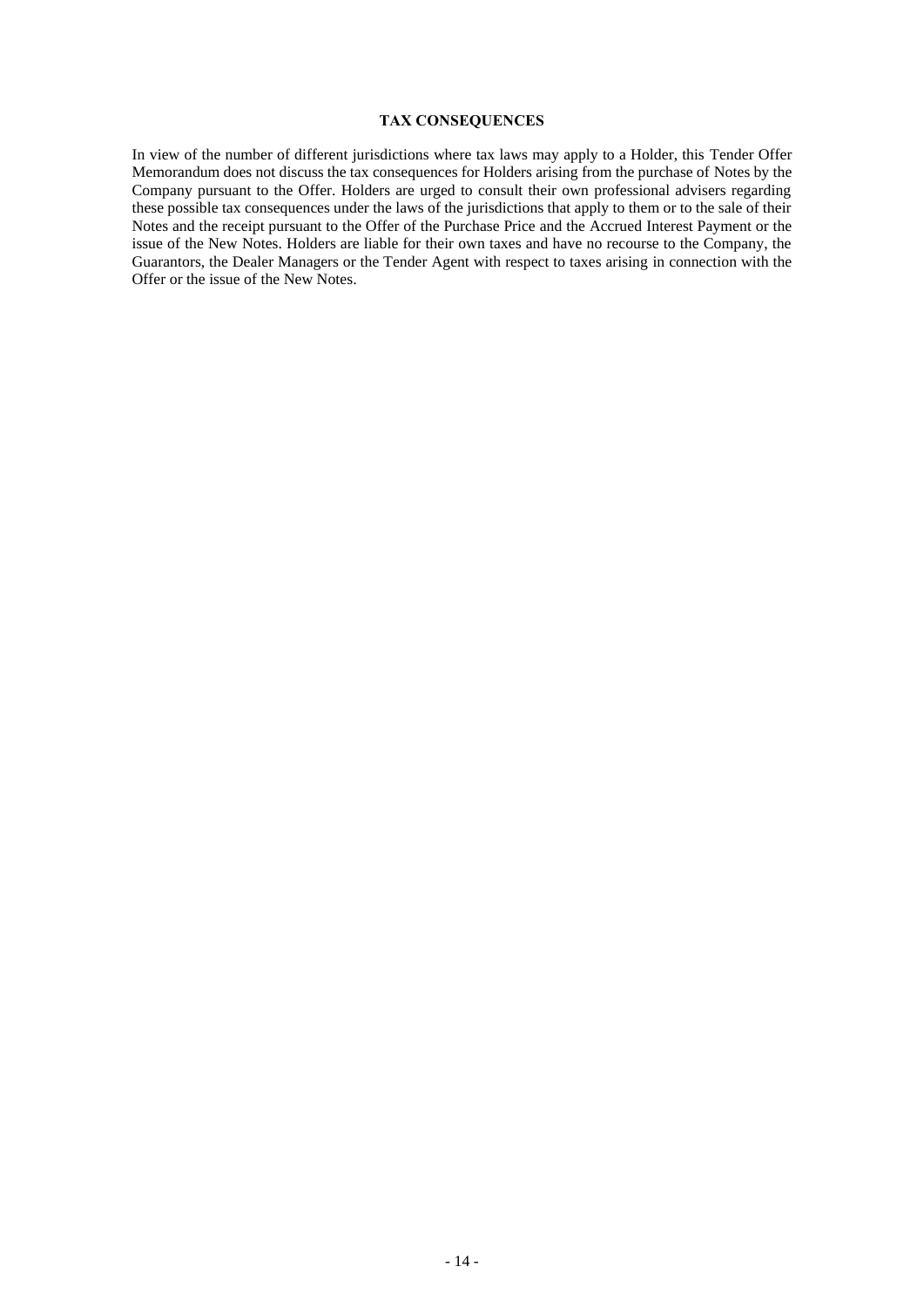# **PROCEDURES FOR PARTICIPATING IN THE OFFER**

*Holders who need assistance with respect to the procedures for participating in the Offer should contact the Tender Agent, the contact details for which are on the last page of this Tender Offer Memorandum.*

# **Summary of Action to be Taken**

The Company will only accept tenders of Notes for purchase pursuant to the Offer which are made by way of the submission of valid Tender Instructions in accordance with the procedures set out in this section "*Procedures for Participating in the Offer*" and the "*Offer and Distribution Restrictions*".

To tender Notes for purchase pursuant to the Offer, a Holder should deliver, or arrange to have delivered on its behalf, via the relevant Clearing System and in accordance with the requirements of such Clearing System, a valid Tender Instruction that is received by the Tender Agent by the Expiration Deadline. Tender Instructions must be submitted in respect of a minimum principal amount of Notes of no less than £100,000 (being the minimum denomination of the Notes) and may be submitted in integral multiples of  $\pounds1,000$ thereafter.

A Holder that is a participant in Euroclear or Clearstream must submit a Tender Instruction to Euroclear or Clearstream, as applicable, in order to tender Notes in the Offer. A beneficial owner of Notes that is registered in the name of a Direct Participant, such as a broker, dealer, bank, custodian, trust company or other nominee, and who wishes to tender its Notes, should contact such Direct Participant promptly and instruct such Direct Participant to tender on its behalf in accordance with these procedures to participate in the Offer. The submission of a Tender Instruction in the manner provided herein shall constitute a tender of Notes.

A Holder wishing for its Tender Instructions or its intention to tender Notes to be taken into account in the allocation process for the New Notes should contact a Dealer Manager (in its capacity as a manager of the issue of the New Notes) in accordance with the standard new issue procedure of such Dealer Manager. The pricing of the New Notes is expected to take place prior to the Expiration Deadline and, as such, Holders are advised to contact a Dealer Manager as soon as possible in order for this to be taken into account as part of the New Notes allocation process.

*Holders are advised to check with any bank, securities broker or other intermediary through which they hold Notes when such intermediary would need to receive instructions from a Holder in order for that Holder to be able to participate in, or (in the limited circumstances in which revocation is permitted) revoke their instruction to participate in, the Offer by the deadlines specified in this Tender Offer Memorandum. The deadlines set by any such intermediary and each Clearing System for the submission and revocation of Tender Instructions will be earlier than the relevant deadlines specified in this Tender Offer Memorandum.*

#### **Tender Instructions**

The tendering of Notes in the Offer will be deemed to have occurred upon receipt by the Tender Agent from the relevant Clearing System, by the Expiration Deadline, of a valid Tender Instruction submitted in accordance with the requirements of such Clearing System. The receipt of such Tender Instruction by the relevant Clearing System will be acknowledged in accordance with the standard practices of such Clearing System and will result in the blocking of the relevant Notes in the Holder's account with the relevant Clearing System so that no transfers may be effected in relation to such Notes.

Holders must take the appropriate steps through the relevant Clearing System so that no transfers may be effected in relation to such blocked Notes at any time after the date of submission of such Tender Instruction, in accordance with the requirements of the relevant Clearing System and the deadlines required by such Clearing System. By blocking such Notes in the relevant Clearing System, each Direct Participant will be deemed to consent to have the relevant Clearing System provide details concerning such Direct Participant's identity to the Tender Agent (and for the Tender Agent to provide such details to the Company, the Dealer Managers and to their respective legal advisers).

**Only Direct Participants may submit Tender Instructions. Each Holder that is not a Direct Participant must arrange for the Direct Participant through which such Holder holds its Notes to submit a valid Tender Instruction on its behalf to the relevant Clearing System before the deadlines specified by the relevant Clearing System.**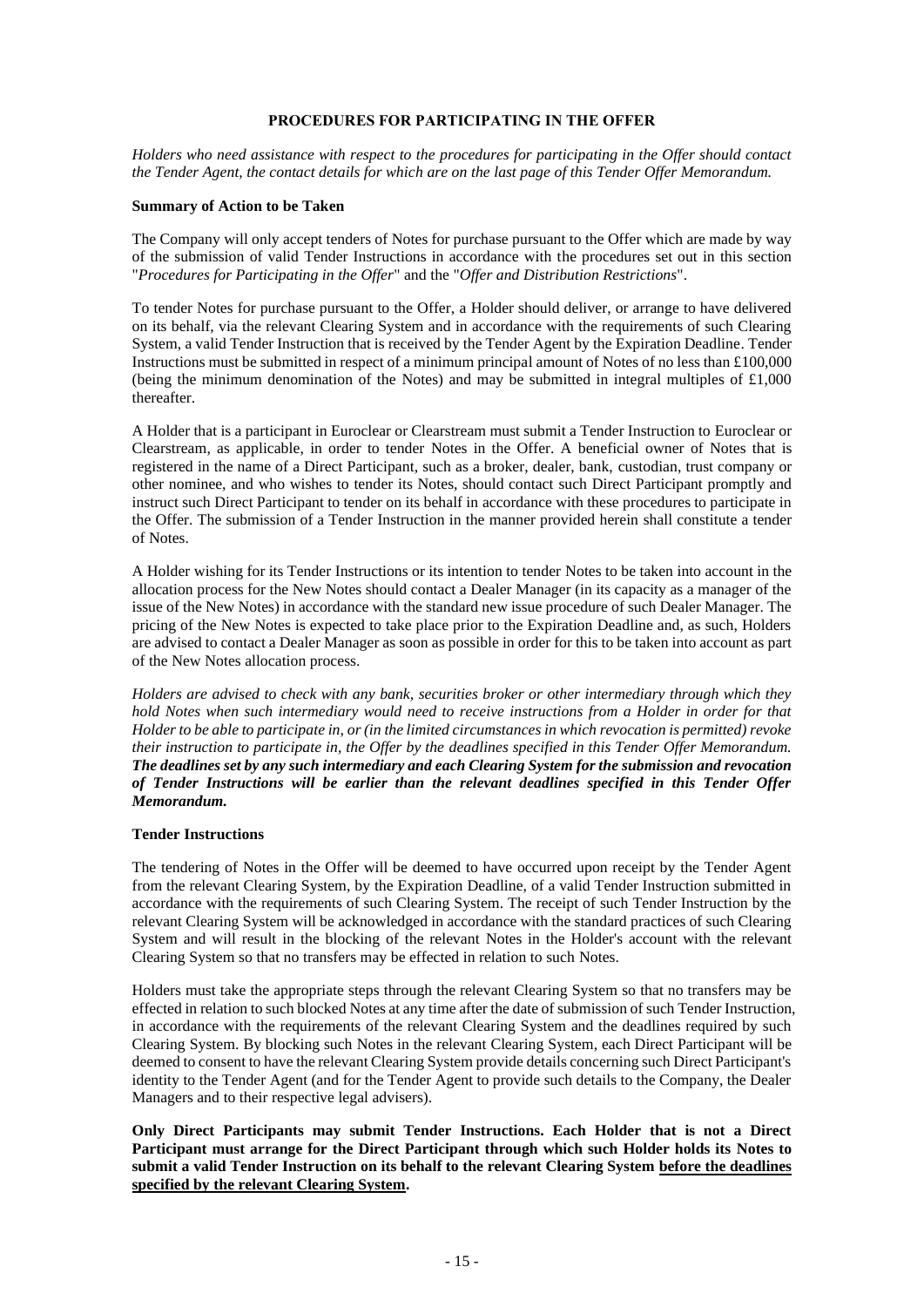It is a term of the Offer that Tender Instructions are irrevocable except in the limited circumstances described in "*Extension, Amendment and Termination*". In such circumstances, Tender Instructions may be revoked by a Holder, or the relevant Direct Participant on its behalf, by submitting a valid electronic revocation instruction to the relevant Clearing System. To be valid, such instruction must specify the Notes to which the original Tender Instruction related, the securities account to which such Notes are credited and any other information required by the relevant Clearing System.

By submitting a valid Tender Instruction to the relevant Clearing System in accordance with the standard procedures of such Clearing System, each Holder whose Notes are the subject of such Tender Instruction, and any Direct Participant submitting such Tender Instruction on behalf of such Holder(s) shall in respect of itself and each such Holder, be deemed to agree, and acknowledge, represent, warrant and undertake, to the Company, the Dealer Managers and the Tender Agent the following at the time of submission of the Tender Instruction, the Expiration Deadline and the time of settlement on the Tender Offer Settlement Date (if a Holder or Direct Participant is unable to make any such agreement or acknowledgement or give any such representation, warranty or undertaking, such Holder or Direct Participant should contact the Tender Agent immediately):

- (a) it has received the Tender Offer Memorandum, and has reviewed and accepts the offer and distribution restrictions, terms, conditions, risk factors and other considerations of the Offer, all as described in this Tender Offer Memorandum, and it is assuming all the risks inherent in participating in the Offer and has undertaken an appropriate analysis of the implications of the Offer without reliance on the Company, the Guarantors, the Dealer Managers or the Tender Agent;
- (b) by blocking the relevant Notes in the relevant Clearing System, it will be deemed to consent, in the case of a Direct Participant, to have such Clearing System provide details concerning its identity to the Tender Agent (and for the Tender Agent to provide such details to the Company and the Dealer Managers, and their respective legal advisers);
- (c) upon the terms and subject to the conditions of the Offer, it tenders for purchase in the Offer the aggregate principal amount of Notes blocked, or to be blocked, as the case may be, in its account in the relevant Clearing System and, subject to and effective on such purchase by the Company or the Guarantors, it renounces all right, title and interest in and to all such Notes purchased by or at the direction of the Company and waives and releases any rights or claims it may have against the Company with respect to any such Notes and the Offer, as the case may be, and it unconditionally and irrevocably releases, discharges and waives all claims (including all claims for interest, costs and orders for costs), actions and causes of action, present or future and however arising, whether or not presently known or unknown (including those which arise hereafter upon a change in the relevant law) whether arising in equity or under common law or statute or by reason of breach of contract or in respect of any tortious act or omission or otherwise (whether or not damage has yet been suffered) it has, may have or had against the Company or the Guarantors and any of their respective present or former officers, directors, employees or agents which arise out of or relate to, or are in any way connected with the Notes, or non-contractual obligations arising out of or in connection with the Notes. Further, it undertakes and covenants not to, and shall procure that any entity controlled, directly or indirectly, by it, or that controls, directly or indirectly, it, shall not, make, pursue, litigate, commence or prosecute any proceedings in relation to the Notes, or noncontractual obligations arising out of or in connection with the Notes, against the Company or the Guarantors or any of their respective present or former officers, directors, employees or agents following purchase of the Notes on the Tender Offer Settlement Date in accordance with the provisions of this Tender Offer Memorandum;
- (d) if the Notes tendered for purchase are accepted by the Company it acknowledges that (i) the Purchase Price and the Accrued Interest Payment will be paid in sterling, (ii) such cash amounts will be deposited by or on behalf of the Company with the Clearing Systems on the Tender Offer Settlement Date and (iii) on receipt of such cash amounts, the Clearing Systems will make payments promptly to the accounts in the Clearing Systems of the relevant Direct Participants;
- (e) it agrees to ratify and confirm each and every act or thing that may be done or effected by the Company, any of its directors or any person nominated by the Company in the proper exercise of his or her powers and/or authority hereunder;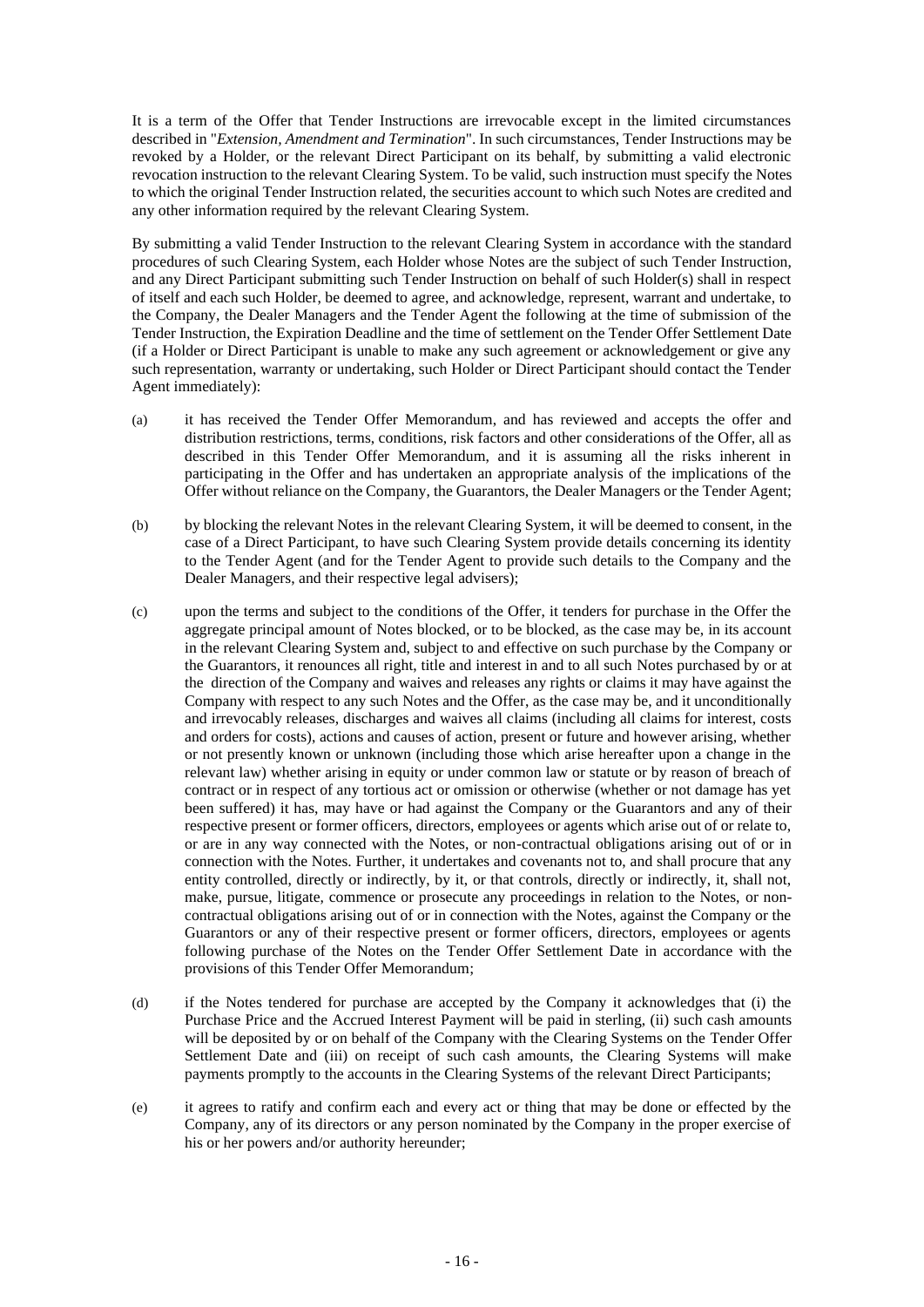- (f) it agrees to do all such acts and things as shall be necessary and execute any additional documents deemed by the Company to be desirable, in each case to complete the transfer of the relevant Notes to the Company or its nominee against payment to it of the Purchase Price and the Accrued Interest Payment for such Notes and/or to perfect any of the authorities expressed to be given hereunder;
- (g) it has observed the laws of all relevant jurisdictions; obtained all requisite governmental, exchange control or other required consents; complied with all requisite formalities; and paid, or will pay any issue, transfer or other taxes or requisite payments due from it in each respect in connection with any offer or acceptance in any jurisdiction and that it has not taken or omitted to take any action in breach of the terms of the Offer or which will or may result in the Company, the Dealer Managers, the Tender Agent, or any other person acting in breach of the legal or regulatory requirements of any such jurisdiction in connection with the Offer;
- (h) all authority conferred or agreed to be conferred pursuant to its acknowledgements, agreements, representations, warranties and undertakings, and all of its obligations shall be binding upon its successors, assigns, heirs, executors, trustees in bankruptcy and legal representatives, and shall not be affected by, and shall survive, its death or incapacity;
- (i) no information has been provided to it by the Company, the Guarantors, the Dealer Managers or the Tender Agent, or any of their respective directors, officers, employees, agents or affiliates, with regard to the tax consequences for Holders arising from the purchase of Notes by the Company pursuant to the Offer or the subscription for New Notes and the receipt by the Holder of the Purchase Price and Accrued Interest Payment, and it acknowledges that it is solely liable for any taxes and similar or related payments imposed on it under the laws of any applicable jurisdiction as a result of its participation in the Offer or subscription for New Notes and agrees that it will not and does not have any right of recourse (whether by way of reimbursement, indemnity or otherwise) against the Company, the Guarantors, the Dealer Managers or the Tender Agent, or any of their respective directors, officers, employees, agents or affiliates, or any other person in respect of such taxes and payments;
- (j) it has had access to such financial and other information concerning the Notes, and has consulted with its own legal, regulatory, tax, business, investment, financial and accounting advisers, as it deems necessary or appropriate in order to make an informed decision with respect to its tendering of Notes for purchase in the Offer; it is not relying on any communication (written or oral) made by any party involved in the Offer or any such party's affiliates as constituting a recommendation to tender Notes in the Offer; and it is able to bear the economic risks of participating in the Offer;
- (k) it is not a person to whom it is unlawful to make an invitation pursuant to the Offer under applicable securities laws, it has not distributed or forwarded this Tender Offer Memorandum or any other documents or materials relating to the Offer to any such person(s) and it has (before submitting, or arranging for the submission on its behalf, as the case may be, of the Tender Instruction in respect of the Notes it is tendering for purchase) complied with all laws and regulations applicable to it for the purposes of its participation in the Offer;
- (l) either (a) (i) it is the beneficial owner of the Notes being tendered in the Offer and (ii) it is not a U.S. Person, located and resident outside the United States and it is participating in the Offer from outside the United States or (b) (i) it is acting on behalf of the beneficial owner of the Notes being tendered in the Offer on a non-discretionary basis and has been duly authorised to so act and (ii) such beneficial owner has confirmed to it that it is not a U.S. Person or acting for the account or benefit of a U.S. Person, it is located and resident outside the United States and it is participating in the Offer from outside the United States;
- (m) it is not located or resident in Italy or, if it is located in Italy, it is an authorised person or is tendering Notes through an authorised person and in compliance with applicable laws and regulations or with requirements imposed by CONSOB or any other Italian authority;
- (n) it is not located or resident in the United Kingdom or, if it is located or resident in the United Kingdom, it is a person falling within the definition of investment professionals (as defined in Article 19(5) of the Financial Promotion Order) or within Article 43 of the Financial Promotion Order, or to whom this Tender Offer Memorandum and any other documents or materials relating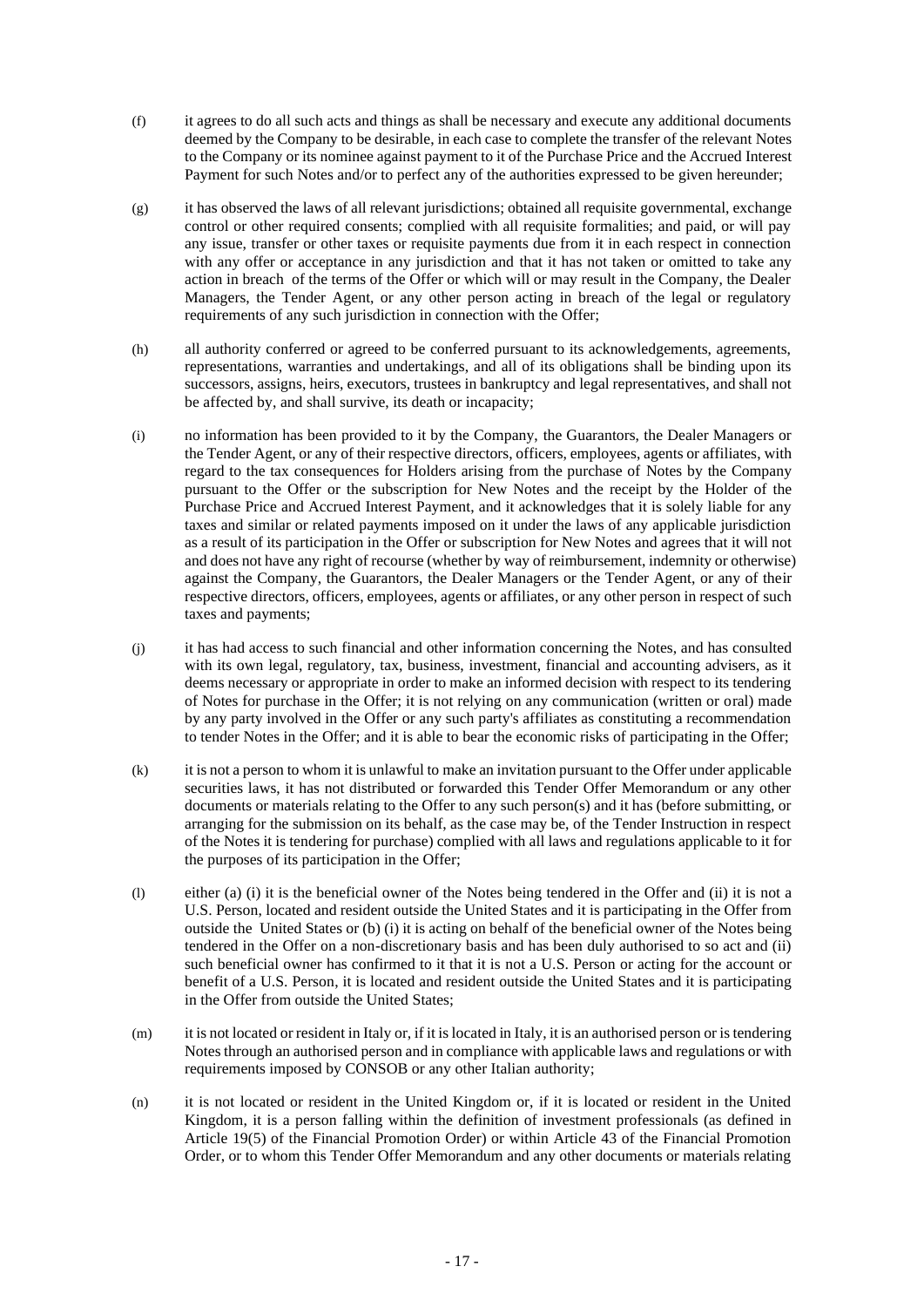to the Offer may otherwise lawfully be communicated in accordance with the Financial Promotion Order;

- (o) it is not located or resident in France or, if it is located or resident in France, it is a qualified investor (*investisseur qualifié*) (as defined in, and in accordance with, Article L.411-2 1° of the French *Code monétaire et financier*);
- (p) it is not a Sanctions Restricted Person;
- (q) it has full power and authority to tender, sell, assign and transfer the Notes it has tendered in the Offer pursuant to the Tender Instruction and, if such Notes are accepted for purchase by the Company pursuant to the Offer such Notes will be transferred to, or to the order of, the Company with full title free from all liens, charges and encumbrances, not subject to any adverse claim and together with all rights attached to such Notes, and it will, upon request, execute and deliver any additional documents and/or do such other things deemed by the Company to be necessary or desirable to complete the transfer and cancellation of such Notes or to evidence such power and authority;
- (r) it holds and will hold, until the time of settlement on the Tender Offer Settlement Date, the Notes blocked in the relevant Clearing System and, in accordance with the requirements of, and by the deadline required by, such Clearing System, it has submitted, or has caused to be submitted, a Tender Instruction to such Clearing System to authorise the blocking of the tendered Notes with effect on and from the date of such submission so that, at any time pending the transfer of such Notes on the Tender Offer Settlement Date to the Company, or to its agent on its behalf, or until any revocation of such Tender Instruction (in the limited circumstances in which revocation is permitted), no transfers of such Notes may be effected;
- (s) the terms and conditions of the Offer shall be deemed to be incorporated in, and form a part of, the relevant Tender Instruction which shall be read and construed accordingly, and that the information given by or on behalf of such Holder in the relevant Tender Instruction is true and will be true in all respects at the time of the purchase of the Notes tendered on the Tender Offer Settlement Date;
- (t) it accepts that the Company is under no obligation to accept tenders of Notes for purchase pursuant to the Offer, and accordingly such tender may be accepted or rejected by the Company in its sole discretion and for any reason;
- (u) the Company's acceptance for payment of Notes offered pursuant to any of the procedures described in this Tender Offer Memorandum will constitute a binding agreement between such Holder and the Company in accordance with the terms and subject to the conditions of the Offer;
- (v) it acknowledges that, in the event of a withdrawal or termination of the Offer by the Company, the Tender Instructions with respect to the relevant Notes will be deemed to be revoked, and the relevant Notes will be unblocked in the relevant Direct Participant's Clearing System account;
- (w) validly offered Notes (or defectively offered Notes with respect to which the Company has waived, or has caused to be waived, such defect) will be deemed to have been accepted by the Company if, as and when the Company gives oral or written notice thereof to the Tender Agent;
- (x) the information given by or on behalf of such Holder in the Tender Instruction is in all respects true, accurate and not misleading and will in all respects be true, accurate and not misleading at the time of the purchase of the Notes on the Tender Offer Settlement Date; and
- (y) it acknowledges that the Company, the Dealer Managers and the Tender Agent will rely upon the truth and accuracy of the foregoing acknowledgements, agreements, representations, warranties, undertakings and directions and it shall indemnify the Company, the Dealer Managers and the Tender Agent against all and any losses, costs, claims, liabilities, expenses, charges, actions or demands which any of them may incur or which may be made against any of them as a result of any breach of any of the terms of, or any of the acknowledgements, agreements, representations, warranties, undertakings and/or directions given in connection with the Offer.

The representation, warranty and undertaking set out at paragraph (p) above shall, other than when such representation, warranty and undertaking is made by a Holder (and, if applicable, the Direct Participant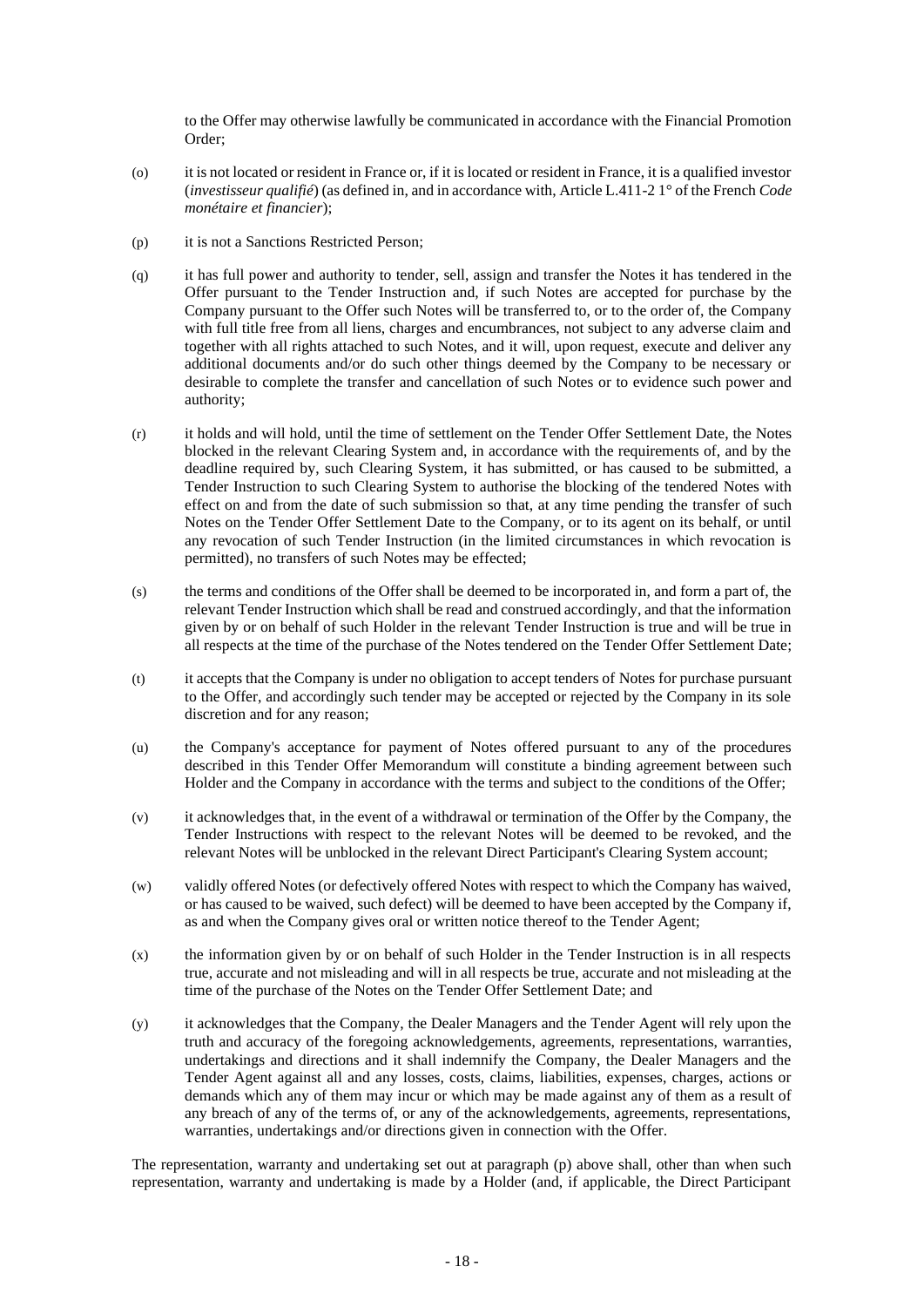submitting the relevant Tender Instruction on such Holder's behalf) at the time of submission of the relevant Tender Instruction, not apply if and to the extent that it is or would be a breach of any provision of the Blocking Regulation.

The receipt of a Tender Instruction by the relevant Clearing System will constitute instructions to debit the securities account of the relevant Direct Participant on the Tender Offer Settlement Date in respect of all of the Notesthat the relevant Holder has validly tendered in the Offer, upon receipt by such Clearing System of an instruction from the Tender Agent for such Notes to be transferred to the specified account of the Company or its agent on its behalf and against payment by the Company of the Purchase Price and the Accrued Interest Payment for such Notes, subject to the automatic revocation of those instructions on the date of any termination of the Offer (including where such Notes are not accepted for purchase by the Company) or on the valid revocation of such Tender Instruction, in the limited circumstances in which such revocation is permitted as described in "*Extension, Amendment and Termination – Revocation Rights*", and subject to acceptance of the Offer by the Company and all other conditions of the Offer.

In the case of any subscription for New Notes, the relevant Holder shall be deemed to further agree, and acknowledge, represent, warrant and undertake, to the Company, the Dealer Managers, the managers of the issue of the New Notes and the Tender Agent the following at the Expiration Deadline and the time of settlement of the purchase of the relevant New Notes by such Holder (if a Holder is unable to make any such further agreement or acknowledgment or give any such further representation, warranty or undertaking, such Holder should contact the Dealer Managers immediately):

- (i) it has received the Offering Circular available from the Dealer Managers, and has reviewed and accepts the risk factors in the Offering Circular and the terms and conditions of the New Notes and has made an appropriate assessment of the suitability of an investment by it in the New Notes (including the rights attaching to such New Notes) without reliance on the Company, the Dealer Managers (each in its capacity as a manager of the issue of New Notes) or the Tender Agent;
- (ii) it is not a person to whom it is unlawful to make an offer of the New Notes under applicable securities laws and it has (before requesting, or arranging for the request on its behalf, as the case may be, for New Issue Priority) complied with all laws and regulations applicable to it for the purposes of any purchase of New Notes by it;
- (iii) the New Notes are being offered and sold in transactions not involving a public offering in the United States within the meaning of the Securities Act, and the New Notes have not been and will not be registered under the Securities Act or any other applicable U.S. State securities laws and may not be offered or sold within the United States or to, or for the account or benefit of, U.S. Persons (as defined herein); and
- (iv) neither the Direct Participant nor any beneficial owner of any Notes for which New Issue Priority is granted or any other person on whose behalf the Direct Participant is acting, either directly or indirectly, is a U.S. Person.

# **General**

# *Separate Tender Instructions*

A separate Tender Instruction must be submitted on behalf of each beneficial owner of the Notes.

Each Holder that wishes to subscribe for New Notes in addition to tendering Notes for purchase pursuant to the Offer and wishes to be eligible to receive New Issue Priority must make a separate application for the purchase of such New Notes to a Dealer Manager (in its capacity as a manager of the issue of the New Notes) in accordance with the standard new issue procedures of such manager.

# *Irrevocability*

The submission of a valid Tender Instruction in accordance with the procedures set out in this section "*Procedures for Participating in the Offer*" will be irrevocable (except in the limited circumstances described in "*Extension, Amendment and Termination – Revocation Rights*").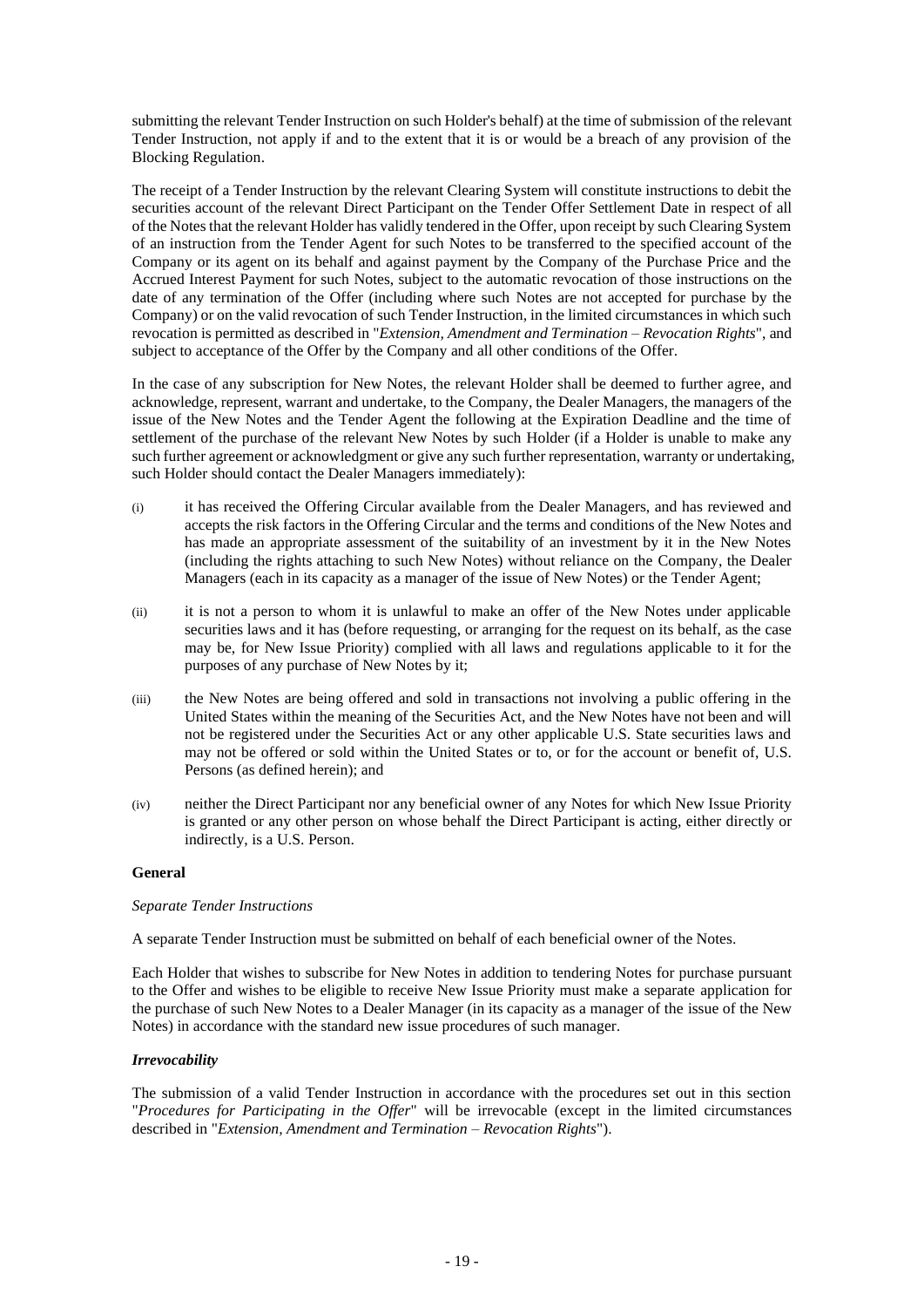# *Irregularities*

All questions as to the validity, form, eligibility and valid revocation (including times of receipt) of any Tender Instruction will be determined by the Company in its sole discretion, which determination shall be final and binding.

The Company reserves the absolute right to reject any and all Tender Instructions or (in the limited circumstances in which revocation is permitted) revocation instructions not in proper form or in respect of which the acceptance by the Company may be unlawful. The Company also reserves the absolute right to waive any defects, irregularities or delay in the submission of any and all Tender Instructions or revocation instructions. The Company also reserves the absolute right to waive any such defect, irregularity or delay in respect of a particular tender of Notes, whether or not the Company elects to waive similar defects, irregularities or any delay in respect of any other Notes.

Any defect, irregularity or delay must be cured within such time as the Company determines, unless waived by it. Tender Instructions will be deemed not to have been made until such defects, irregularities or delays have been cured or waived. None of the Company, the Dealer Managers or the Tender Agent shall be under any duty to give notice to a Holder of any defects, irregularities or delays in the receipt or non-receipt of any Tender Instruction or revocation instruction nor shall any of them incur any liability for failure to give such notice.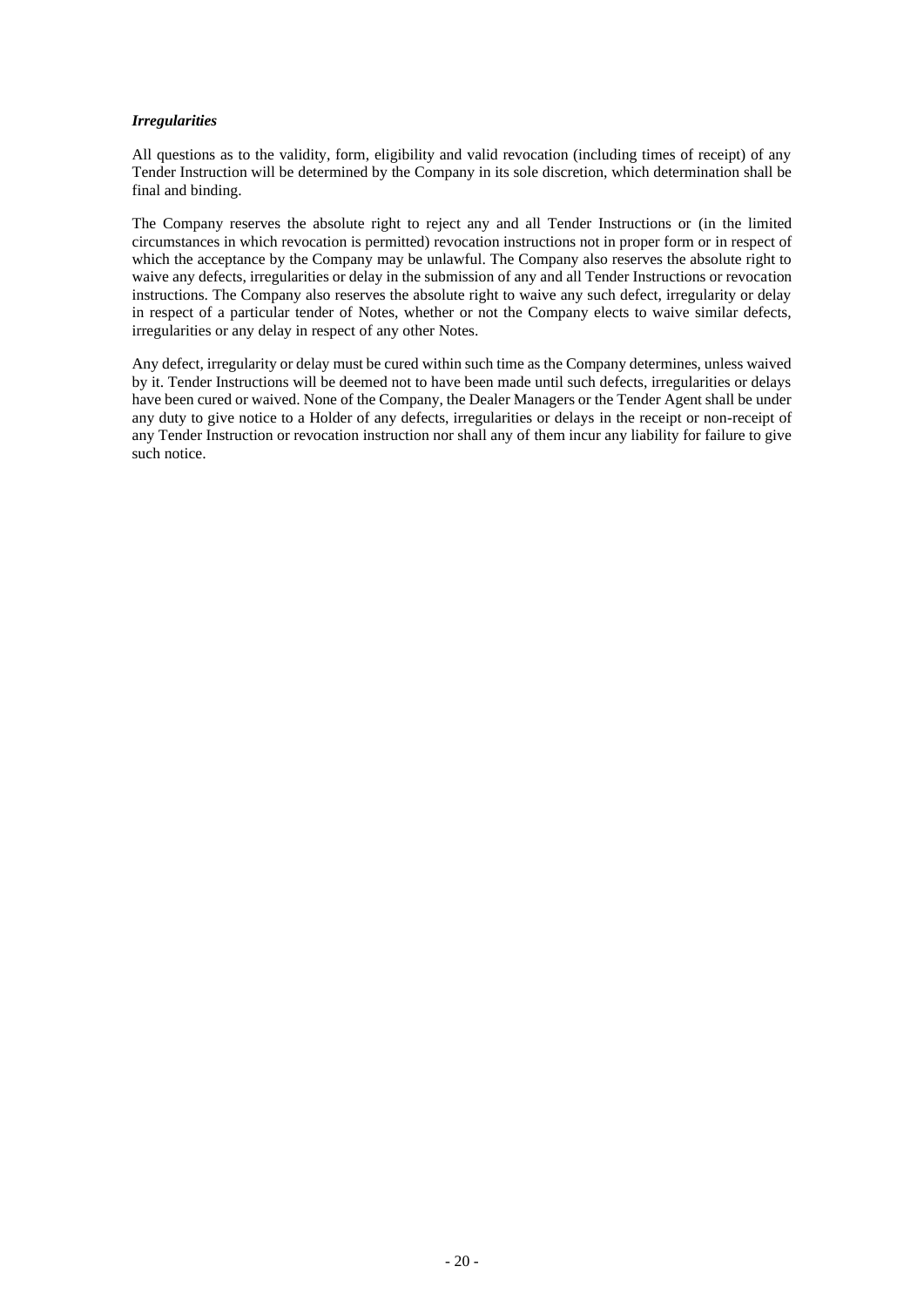# **EXTENSION, AMENDMENT AND TERMINATION**

### **Extension, Amendment and Termination**

Notwithstanding any other provision of the Offer, the Company may, subject to applicable laws, at its option and in its sole discretion, at any time before any acceptance by it of the Notes validly tendered in the Offer:

- (a) extend the Expiration Deadline for, or re-open, the Offer (in which case all references in this Tender Offer Memorandum to "Expiration Deadline" shall, unless the context otherwise requires, be to the latest time and date to which the Expiration Deadline has been so extended or the Offer re-opened);
- (b) otherwise extend, re-open or amend the Offer in any respect (including, but not limited to, any increase, decrease, extension, re-opening or amendment, as applicable, in relation to the Maximum Acceptance, Expiration Deadline, Tender Offer Settlement Date, New Financing Condition and/or Purchase Price);
- (c) delay the acceptance of Tender Instructions or, subject to applicable law, purchase of Notes validly tendered in the Offer until satisfaction or waiver of the conditions to the Offer, even if the Offer has expired; or
- (d) terminate the Offer, including with respect to Tender Instructions submitted before the time of such termination.

The Company also reserves the right at any time to waive any or all of the conditions of the Offer as set out in this Tender Offer Memorandum.

The Company will ensure an announcement is made of any such extension, re-opening, amendment or termination as soon as is reasonably practicable after the relevant decision is made. To the extent a decision is made to waive any condition of the Offer generally, as opposed to in respect of certain tenders of Notes for purchase only, such decision will also be announced as soon as is reasonably practicable after it is made. See "*Further Information and Terms and Conditions – Announcements*".

A Holder who has tendered its Notes may not validly amend the terms of the tender as specified in the relevant Tender Instruction, without the prior written consent of the Company.

In the event the Offer is terminated, notwithstanding the irrevocability of all Tender Instructions, all Tender Instructions in respect of Notes will be deemed to be revoked automatically.

# **Revocation Rights**

If the Company amends the Offer in any way (including by way of the making of any announcement, or the issue of any supplement or other form of update to this Tender Offer Memorandum, in which any material development is disclosed) that, in the opinion of the Company (in consultation with the Dealer Managers), is materially prejudicial to the interests of Holders that have already submitted Tender Instructions before the announcement of such amendment (which announcement shall include a statement that, in the opinion of the Company, such amendment is materially prejudicial to the interests of such Holders and shall notify Holders of their revocation rights), then such Tender Instructions may be revoked at any time from the date and time of the announcement of such amendment of the Offer until 4.00 p.m. (London time) on the second Business Day following such announcement (subject to the earlier deadlines required by the Clearing Systems and any intermediary through which Holders hold their Notes).

For the avoidance of doubt, any extension or re-opening of the Offer (including any amendment in relation to the Expiration Deadline and/or Tender Offer Settlement Date) in accordance with the terms of the Offer as described in this section "*Extension, Amendment and Termination*" shall not be considered materially prejudicial to the interests of Holders that have submitted Tender Instructions (provided that the settlement of the Offer as so extended or re-opened will be completed by the Company by no later than the day falling ten Business Days after the originally scheduled Tender Offer Settlement Date).

Holders wishing to exercise any right of revocation as set out above should do so in accordance with the procedures set out in "*Procedures for Participating in the Offer – Tender Instructions*". Beneficial owners of Notes that are held through an intermediary are advised to check with such entity when it needs to receive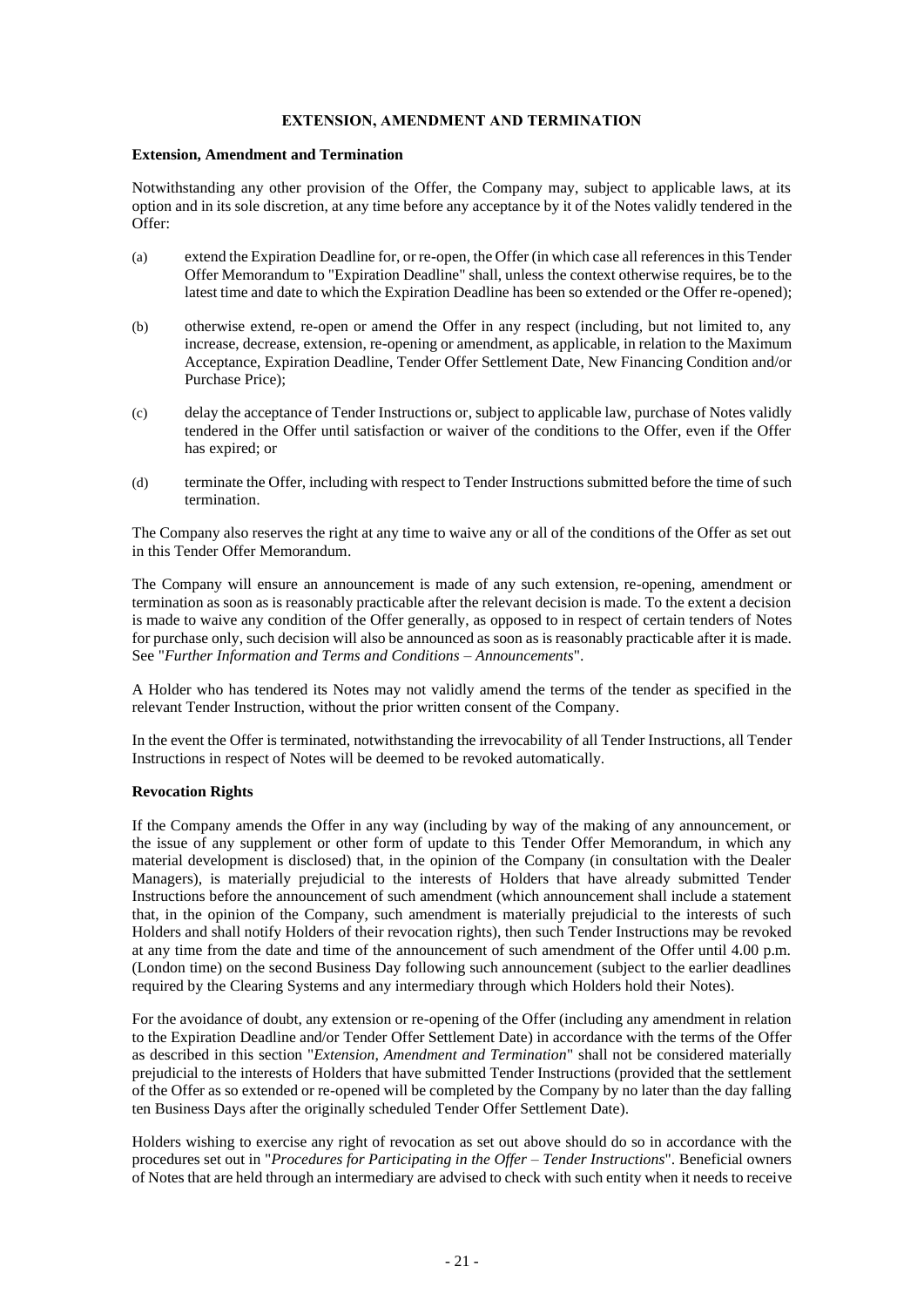instructions to revoke a Tender Instruction in order to meet the above deadline. For the avoidance of doubt, any Holder who does not exercise any such right of revocation in the circumstances and in the manner specified above, shall be deemed to have waived such right of revocation and its original Tender Instruction will remain effective.

### **Effect of Amendment**

Any Tender Instruction submitted prior to an amendment to the terms of the Offer which is either (i) not materially prejudicial to the interests of Holders that have already submitted Tender Instructions before the announcement of such amendment, or (ii) in relation to which Holders have not exercised any available revocation rights, will continue to be valid and binding following any amendment to the Offer (and any such Tender Instruction shall be deemed to have been made on the terms of the Offer as so amended, and any purchase in respect of Notes which are the subject of such Tender Instruction shall be deemed to have been entered into on the terms of the amended Offer).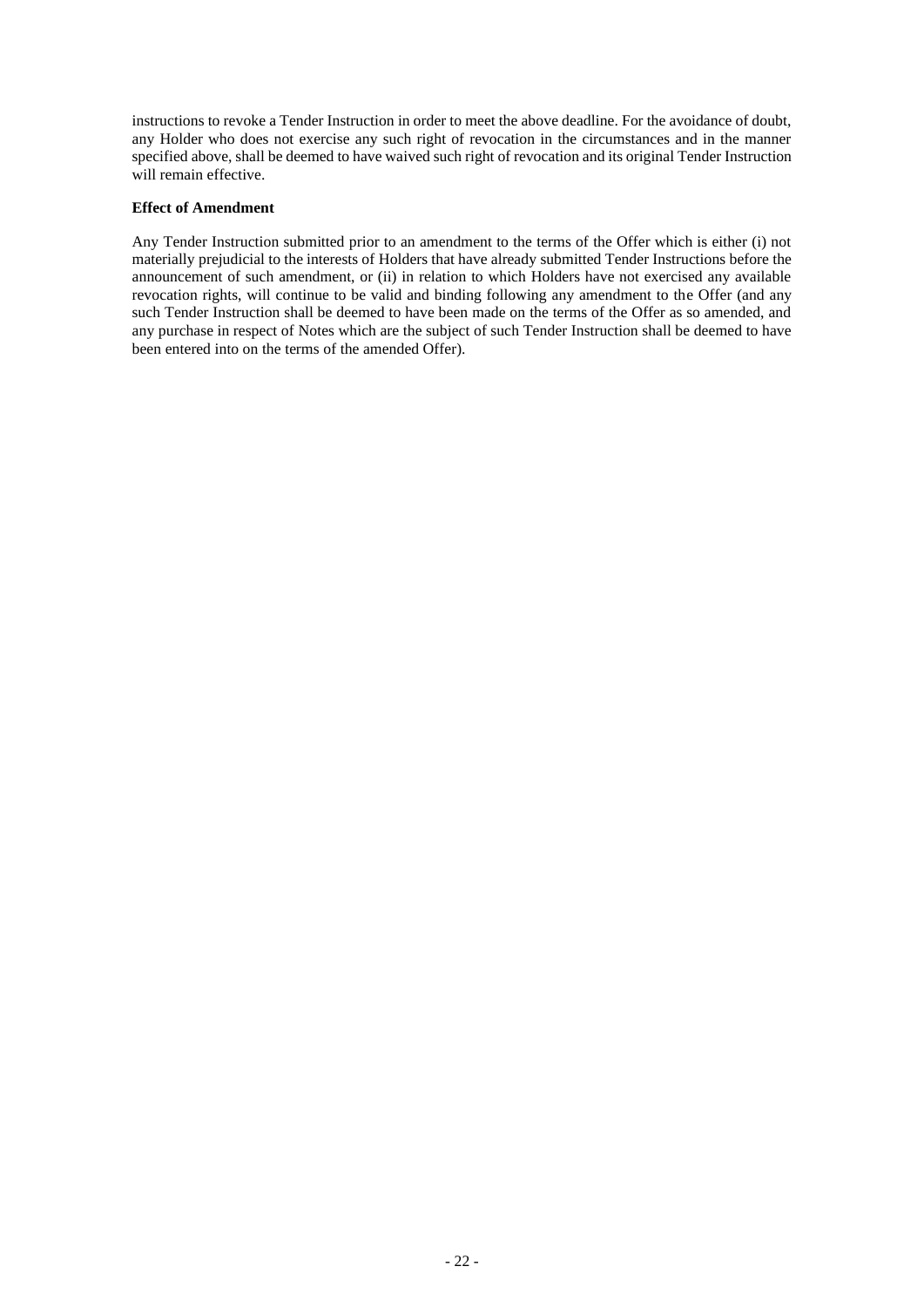## **DEALER MANAGERS AND TENDER AGENT**

The Company has retained Barclays Bank PLC and Credit Suisse International to act as Dealer Managers and Lucid Issuer Services Limited to act as Tender Agent for the Offer. The Company has entered into a dealer manager agreement with the Dealer Managers and an engagement letter with the Tender Agent, each of which contains certain provisions regarding payment of fees, expense reimbursement and indemnity arrangements relating to the Offer. The Company has also appointed Barclays Bank PLC and Credit Suisse International to act as joint lead managers for the offering of the New Notes.

For the purposes of the settlement of the Offer on the Tender Offer Settlement Date, the Purchase Price and Accrued Interest Payment for each Holder in respect of the Notes validly tendered for purchase by such Holder and accepted by the Company will be calculated on behalf of the Company. Such calculation will, absent manifest error, be conclusive and binding on the Company and the Holders.

The Dealer Managers and their respective affiliates may contact Holders regarding the Offer and may request brokerage houses, custodians, nominees, fiduciaries and others to forward this Tender Offer Memorandum and related materials to Holders.

The Dealer Managers and their respective affiliates have provided and continue to provide certain investment banking services to the Company for which they have received and will receive compensation that is customary for services of such nature.

None of the Dealer Managers, the Tender Agent or any of their respective directors, officers, employees, agents or affiliates assume any responsibility for the accuracy or completeness of the information concerning the Offer, the Company, the Guarantors, any of their affiliates, the Notes or the New Notes contained in this Tender Offer Memorandum or for any failure by the Company to disclose events that may have occurred or may affect the significance or accuracy of such information.

Any Dealer Manager may (i) submit Tender Instructions for its own account and (ii) submit Tender Instructions (subject to the offer restrictions set out in "*Offer and Distribution Restrictions*") on behalf of other Holders.

The Dealer Managers are acting exclusively for the Company and the Guarantors and no one else in connection with the arrangements described in this Tender Offer Memorandum and will not be responsible to any Holder for providing the protections which would be afforded to customers of the Dealer Managers or for advising any other person in connection with the Offer.

None of the Company, the Guarantors, the Dealer Managers, the Tender Agent, or any director, officer, employee, agent or affiliate of any such person, makes any representation or recommendation whatsoever regarding the Offer, or any recommendation as to whether Holders should tender Notes in the Offer or subscribe for New Notes.

The Tender Agent is the agent of the Company and owes no duty to any Holder.